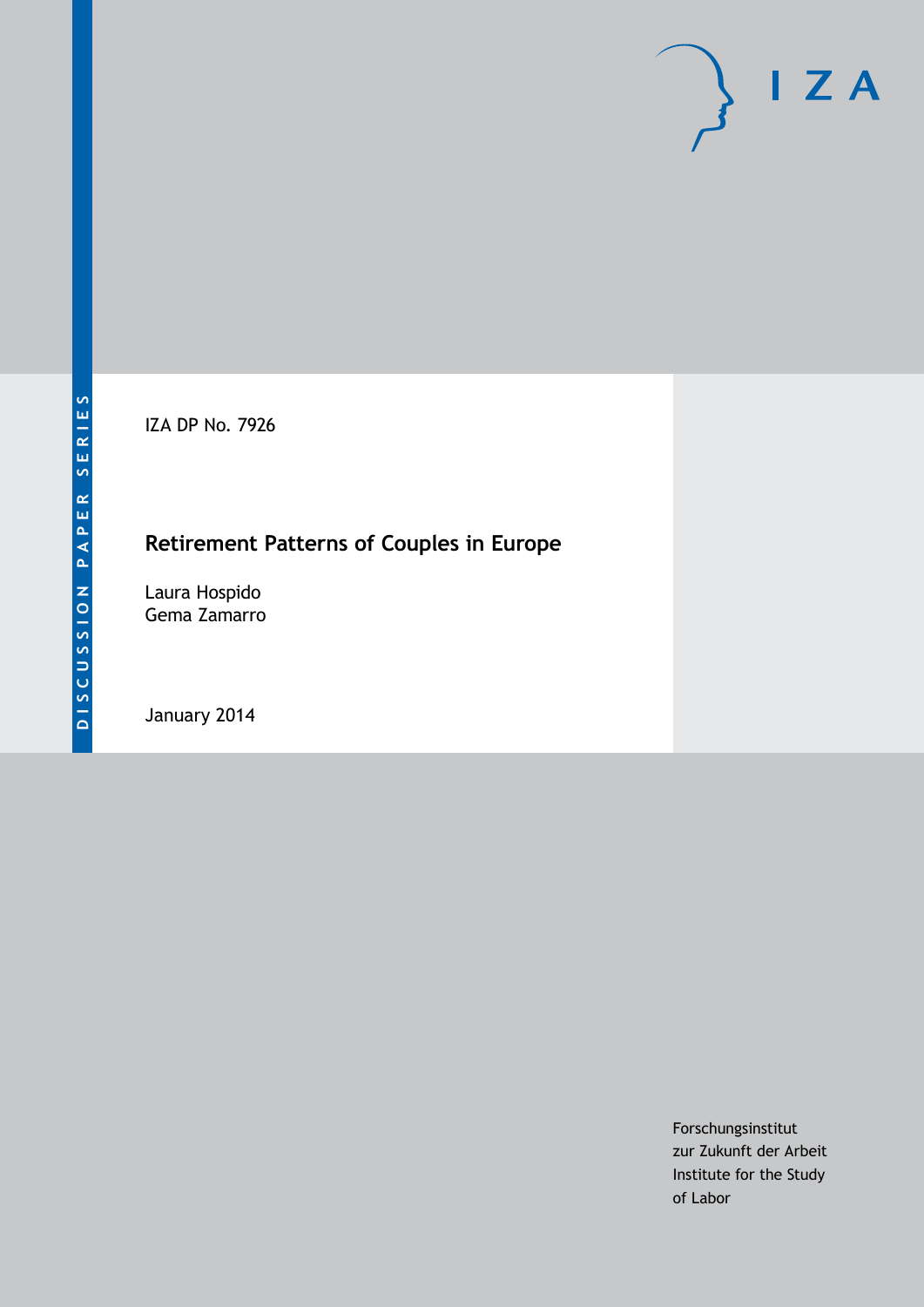# **Retirement Patterns of Couples in Europe**

## **Laura Hospido**

*Bank of Spain and IZA*

### **Gema Zamarro**

*CESR, University of Southern California*

Discussion Paper No. 7926 January 2014

IZA

P.O. Box 7240 53072 Bonn Germany

Phone: +49-228-3894-0 Fax: +49-228-3894-180 E-mail: [iza@iza.org](mailto:iza@iza.org)

<span id="page-1-0"></span>Any opinions expressed here are those of the author(s) and not those of IZA. Research published in this series may include views on policy, but the institute itself takes no institutional policy positions. The IZA research network is committed to the IZA Guiding Principles of Research Integrity.

The Institute for the Study of Labor (IZA) in Bonn is a local and virtual international research center and a place of communication between science, politics and business. IZA is an independent nonprofit organization supported by Deutsche Post Foundation. The center is associated with the University of Bonn and offers a stimulating research environment through its international network, workshops and conferences, data service, project support, research visits and doctoral program. IZA engages in (i) original and internationally competitive research in all fields of labor economics, (ii) development of policy concepts, and (iii) dissemination of research results and concepts to the interested public.

IZA Discussion Papers often represent preliminary work and are circulated to encourage discussion. Citation of such a paper should account for its provisional character. A revised version may be available directly from the author.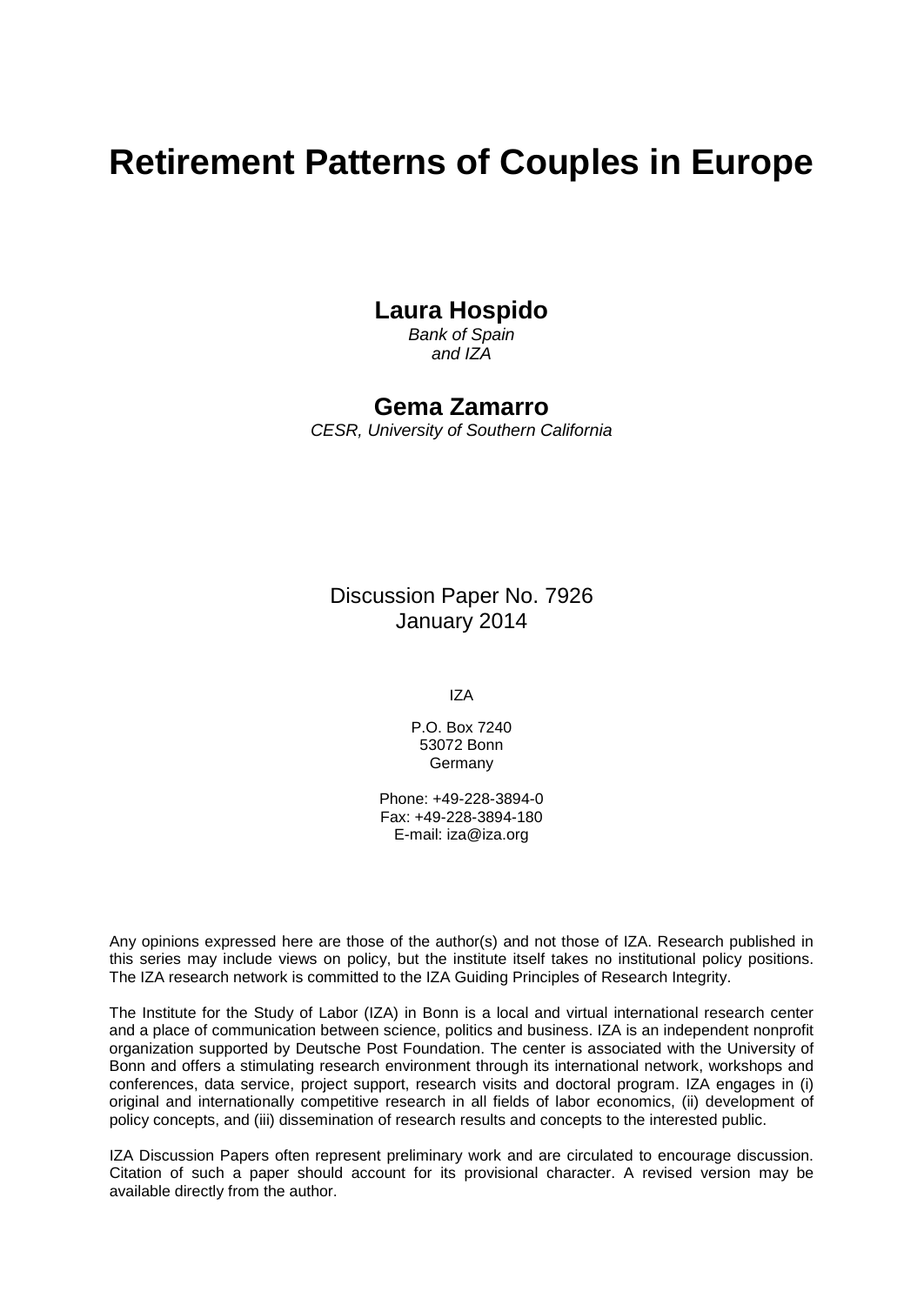IZA Discussion Paper No. 7926 January 2014

## **ABSTRACT**

## **Retirement Patterns of Couples in Europe[\\*](#page-1-0)**

In this paper we study the retirement patterns of couples in a multi-country setting using data from the Survey of Health, Aging and Retirement in Europe. In particular we test whether women's (men's) transitions out of the labor force are directly related to the actual realization of their husbands' (wives') transition, using the institutional variation in country-specific early and full statutory retirement ages to instrument the latter. Exploiting the discontinuities in retirement behavior across countries, we find a significative joint retirement effect for women of 21 percentage points. For men, the estimated effect is insignificant. Our empirical strategy allows us to give a causal interpretation to the effect we estimate. In addition, this effect has important implications for policy analysis.

JEL Classification: J26, D10, C21

Keywords: joint retirement, social security incentives

Corresponding author:

Laura Hospido Bank of Spain Research Division DG Economics, Statistics, and Research Alcalá 48 28014 Madrid **Spain** E-mail: [laura.hospido@bde.es](mailto:laura.hospido@bde.es)

We thank Jorge Alonso, Marco Angrisani, Manuel Bagues, Olympia Bover, Pedro Mira, two anonymous referees, and the seminar participants at the Bank of Spain, the COSME Workshop in Madrid, the 2nd International SHARE User Conference in Mainz, the SAEe in Madrid and in Santander, the ESPE Meeting in Hangzhou, the Netspar International Pension Workshop in Amsterdam, and the ESEM meetings in Malaga for useful comments. All remaining errors are our own. This paper uses data from SHARE wave 4 release 1.1.1, as of March 28th 2013 or SHARE wave 1 and 2 release 2.6.0, as of November 29th 2013 or SHARELIFE release 1, as of November 24th 2010. The SHARE data collection has been primarily funded by the European Commission through the 5th Framework Programme (project QLK6-CT-2001-00360 in the thematic programme Quality of Life), through the 6th Framework Programme (projects SHARE-I3, RII-CT-2006-062193, COMPARE, CIT5- CT-2005-028857, and SHARELIFE, CIT4-CT-2006-028812) and through the 7th Framework Programme (SHARE-PREP, N° 211909, SHARE-LEAP, N° 227822 and SHARE M4, N° 261982). Additional funding from the U.S. National Institute on Aging (U01 AG09740-13S2, P01 AG005842, P01 AG08291, P30 AG12815, R21 AG025169, Y1-AG-4553-01, IAG BSR06-11 and OGHA 04-064) and the German Ministry of Education and Research as well as from various national sources is gratefully acknowledged (see [www.share-project.org](http://www.share-project.org/) for a full list of funding institutions). The opinions and analyses are the responsibility of the authors and, therefore, do not necessarily coincide with those of the Bank of Spain or the Eurosystem.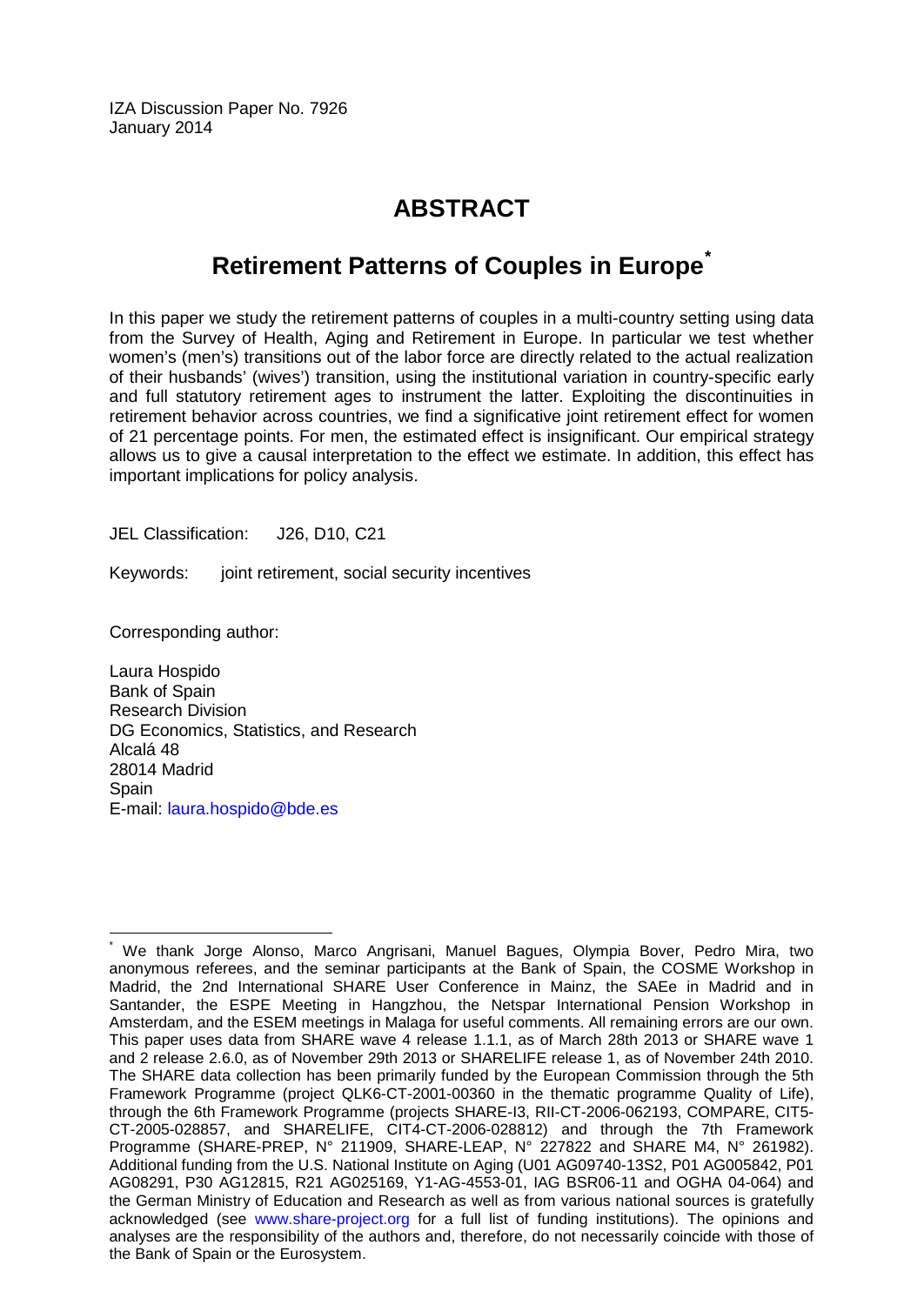### 1 Introduction

Continued improvements in life expectancy and fiscal insolvency of public pensions have led to an increase in pension entitlement ages in several countries, especially for women for whom eligibility ages for retirement pensions have been traditionally lower than for men. The success of such policies, however, relies on how responsive individuals are to changes in pension eligibility. In this paper we use longitudinal data from the Survey of Health, Aging and Retirement in Europe (SHARE) to study the determinants of retirement decisions among European couples and how responsive each member of the couple is to their own eligibility to retirement pensions, as well as their partner's eligibility induced retirement choice, after controlling for other factors that may affect their retirement decisions.

Numerous studies have shown the importance of Social Security incentives for retirement decisions. The timing of retirement has been found to be in part determined by the incentives imbedded in the rules determining Social Security benefits, as well as employer-provided pension benefits (see [Hurd, 1990](#page-15-0) and [Lumsdaine and Mitchell, 1999](#page-16-0) for reviews). Likewise, other crossnational research published volumes edited by [Gruber and Wise \(1999, 2004\)](#page-15-1) note that there is a strong negative correlation between labor force participation at older ages and the generosity of early retirement benefits. Finally, Coe and Zamarro  $(2011)$  find that official retirement ages in Europe are a strong predictor of retirement for men. However, these studies focused mostly on men and little is known about the determinants of womenís retirement decisions.

Finally, this paper also contributes to the increasing literature that considers retirement as a decision concerning the couple, rather than the individual [\(Ruhm, 1996;](#page-16-1) [Gustman and Steinmeier,](#page-15-3) [2000,](#page-15-3) [2004,](#page-15-4) [2009;](#page-15-5) [Blau and Gilleskie, 2006;](#page-15-6) [Coile, 2004a,](#page-15-7) [2004b;](#page-15-8) Michaud, 2003; [Michaud and](#page-16-2) [Vermeulen, 2004;](#page-16-2) [Casanova, 2010;](#page-15-9) [Stancanelli and van Soest, 2012a,](#page-16-3) [2012b;](#page-16-4) Stancanelli, 2012; Honoré and de Paula, 2013), by providing empirical evidence of joint retirement behavior. The phenomenon of *joint retirement* refers to the coincidence in time of spouses' retirement and follows the observation that a significant proportion of spouses retire within less than one year of each other, independently of the age difference between them. The left graph of Figure [1](#page-4-0) shows the histogram of the age differences between spouses using couples from the waves  $1, 2$ , and  $4$ of SHARE. The average gap between the husband's age and the wife's age is of 2.2 years, being this difference quite stable across SHARE countries (with the only exception of Greece, where the average differential is of  $4.4$  years). The right graph shows the histogram of the differences between the age the husband stopped working and the age his wife did so. As expected by the joint retirement phenomenon, the peak at zero is large and much bigger than the proportion of couples with no age differences among its members. This hints at the presence of joint retirement behavior among couples in Europe.

In this paper we then focus on the retirement patterns of couples and study the complementarity of spouses' retirement patterns in continental Europe. This study complements the one of [Banks, Blundell and](#page-15-11) [Casanova \(2010\)](#page-15-11) for England and the US who, focusing on men, found that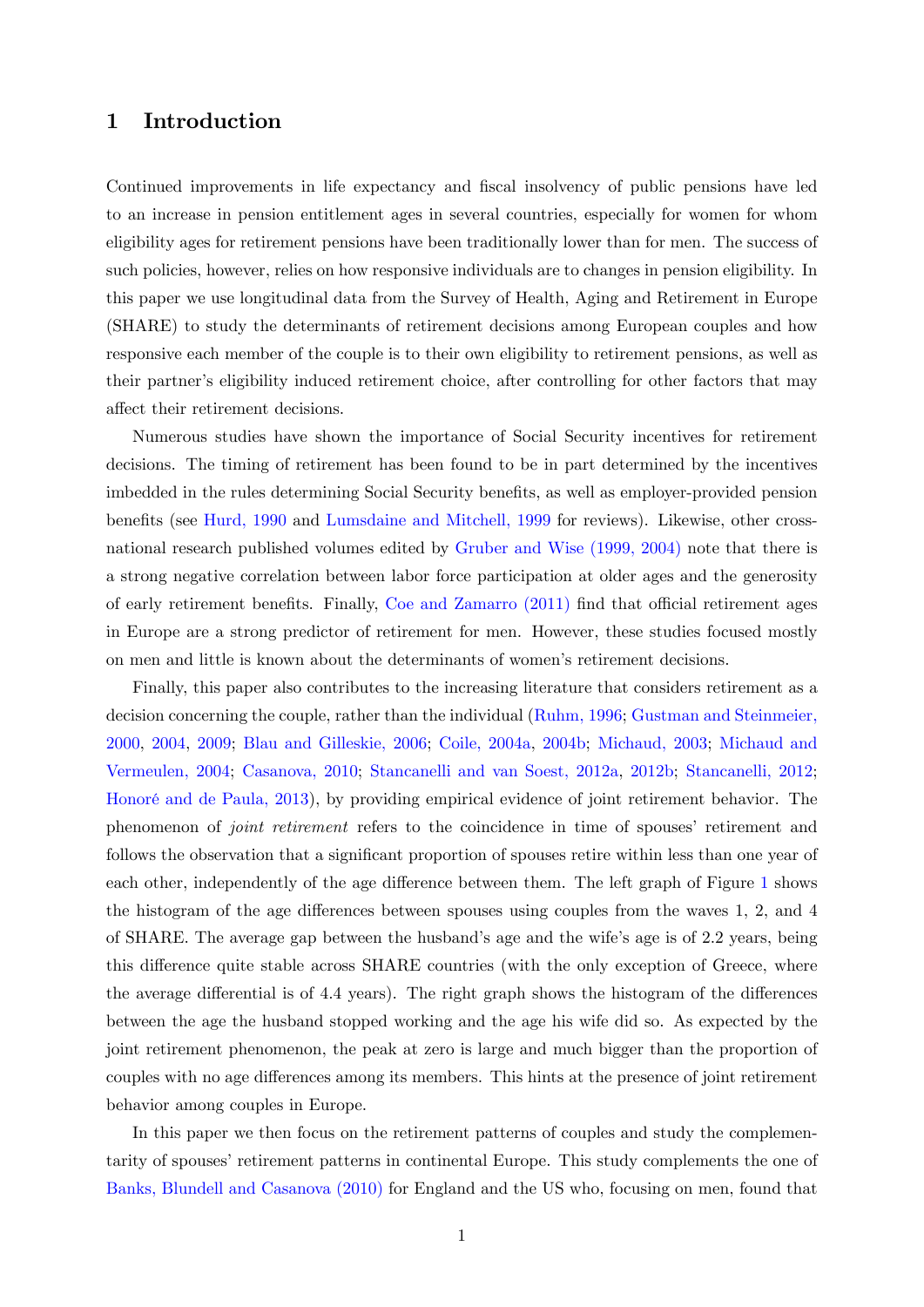<span id="page-4-0"></span>Figure 1: Age gaps between spouses.



Notes: Source: SHARE (waves 1, 2, and 4). Retirement age gap = weighted mean of differences between<br>the age of stop working for the husband and the age of stop working for his wife.

British men are from 14 to 20 percentage points more likely to retire when their wife reaches state pension age at 60 than their American counterparts. Considering the numerous differences in the labor markets, health insurance and social plans between the UK and US and many European countries, there is no a priori reason to assume that their findings would still hold in Europe. In addition, in contrast with [Banks, Blundell and](#page-15-11) [Casanova \(2010\),](#page-15-11) we are interested in studying both women's and men's transitions out of the labor force and how they directly relate to the actual realization of their husbands' (wives') transition, using the institutional variation in country-specific early and normal retirement ages to instrument the latter.

We find significant evidence of complementarity on spouses' transitions out of the labor force. The probability of women leaving the labor force increases in around 21 percentage points when their husbands also stop working. The effect for men, however, is insignificant. Controlling for spouse's working status reduces the impact of own eligibility for retirement pensions on the probability of leaving the labor force. In particular, the effect for women is reduced in about 2 percentage points for full retirement pensions. Therefore, by ignoring joint retirement, governments would be overstating the impact of eligibility rules on retirement decisions. Our empirical strategy allows us to give a causal interpretation to these effects we estimate as we control for the potential endogeneity of spouse's retirement decisions.

The rest of the paper proceeds as follows. Section [2](#page-5-0) describes the data and key variables for the analysis. Section [3](#page-8-0) discusses the empirical reduced form model and identification strategy. In section [4](#page-10-0) we present econometric results from estimating our empirical model. Finally we conclude in section [5.](#page-13-0)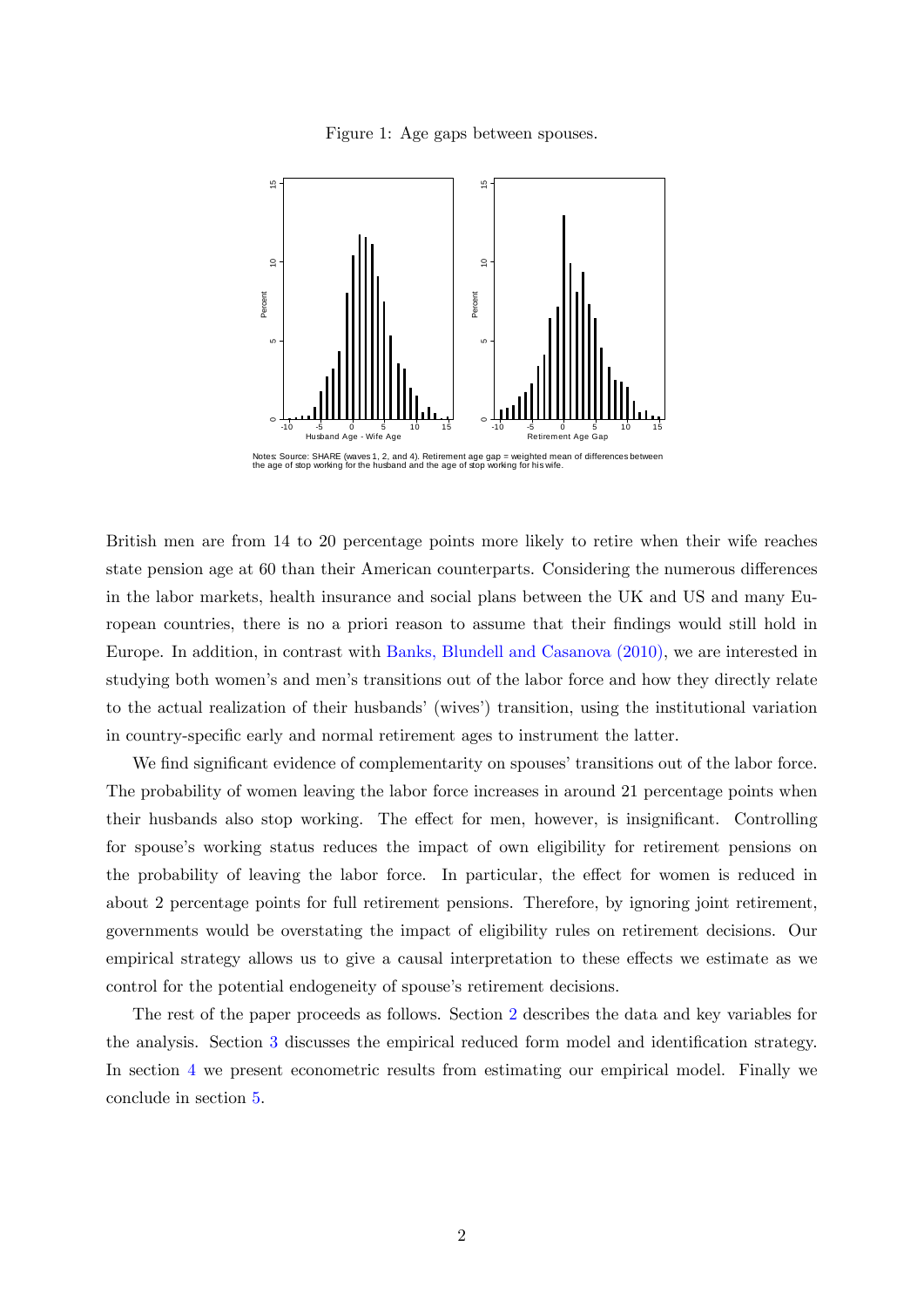### <span id="page-5-0"></span>2 Data

This paper uses data from SHARE, a multidisciplinary and cross-national panel database of micro data on health, socioeconomic status and social and family networks of more than 40,000 individuals aged 50 or over. The main purpose of this survey is to provide detailed information about the living conditions of middle-aged and older people for several countries in Europe. There are currently four waves of data available in SHARE corresponding to the years 2004- 2005, 2006-2007, 2008-2009, and 2010-2011. However, the third wave of SHARE (2008-2009) was devoted to a retrospective survey about life events of the respondents and did not collect all the information available in other waves. For this reason, this paper focuses on analysis of waves 1 (2004-2005), 2 (2006-2007), and 4 (2010-2011). The Örst wave of the SHARE dataset contains a balanced representation of the various European regions, ranging from Scandinavia (Denmark and Sweden), Central Europe (Austria, France, Germany, Switzerland, Belgium, and the Netherlands) and Mediterranean countries (Spain, Italy and Greece). Further data have been collected in 2005-06 and 2006-2007 in Israel. The Czech Republic, Poland and Ireland joined SHARE in the wave 2006-2007. However, Ireland only participated in the wave 2006-2007. Portugal also recently joined the SHARE team and participated in the survey during the last wave of data 2010-2011. To maximize the number of waves of data available we decided to focus our analysis on those OECD countries, for which information on retirement ages is available, who participated in the survey for at least two consecutive waves (i.e. Austria, Belgium, Czech Republic, Denmark, France, Germany, Greece, Italy, the Netherlands, Poland, Spain, Sweden, and Switzerland).<sup>[1](#page-5-1)</sup>

SHARE collects information on health variables (self-reported health, health conditions, physical and cognitive functioning, health behavior, use of health care facilities), biomarkers (grip strength, body-mass index, peak flow), psychological variables (psychological health, well-being, life satisfaction), economic variables (current work activity, job characteristics, opportunities to work, retirement age, sources and composition of current income, wealth and consumption, housing, education), and social support variables (assistance within families, transfers of income and assets, social networks, volunteer activities), both at the household and at the individual level. This gives the possibility to analyze a wide variety of questions related to population ageing and the quality of life of the elderly.

In addition, following [Coe and Zamarro \(2011\)](#page-15-2) we supplemented the SHARE dataset with information regarding country and gender specific statutory ages of eligibility for early and full retirement pensions in order to construct instruments based on dummy variables indicating whether the individual is above the full or early retirement ages set in his country. Table [1](#page-6-0) reports the statutory Early and Normal retirement ages in place in each country. Early and Normal retirement ages are based on OECD's definitions and represent eligibility ages for early and full

<span id="page-5-1"></span><sup>&</sup>lt;sup>1</sup>Note that Israel is excluded from the group of countries we analyze because it did not join OECD until 2010 and by that time they did not participate in SHARE anymore.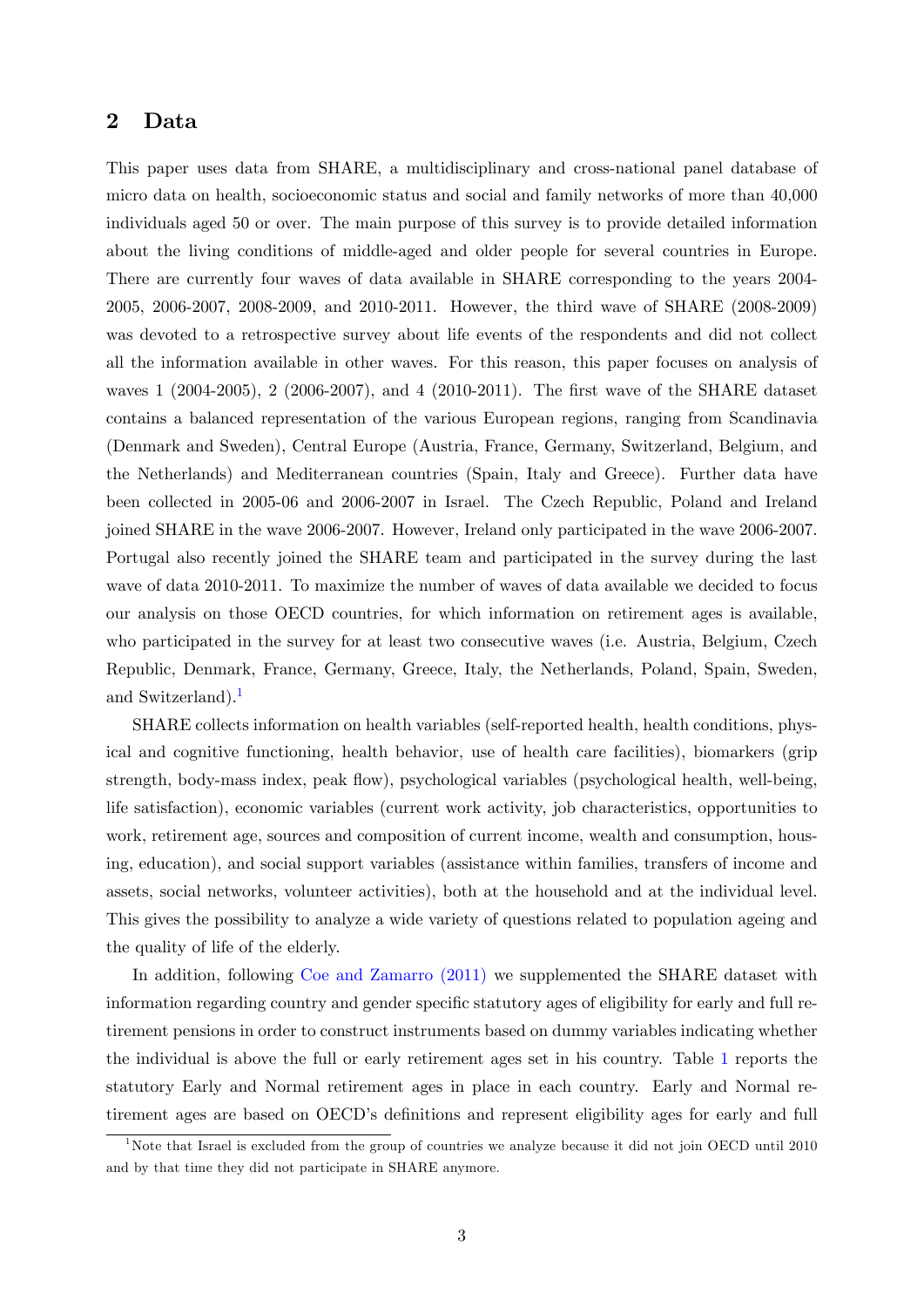retirement pensions, respectively (see, [OECD, 2003,](#page-16-5) [2005a,](#page-16-6) [2005b,](#page-16-7) [2007,](#page-16-8) [2009,](#page-16-9) and [2011\)](#page-16-10).[2](#page-6-1) As it can be seen in this table, the official retirement ages in Europe vary by country, and sometimes by gender, by as much as ten years. Note that for multiple countries in our study retirement ages have been increasing in the period of our analysis. This is the case, for example, in France, Germany or Greece, among others. In such cases, we abstract from the fact that these reforms might only affect certain cohorts in our analysis. We believe this could affect the relevance of our instruments but not its validity. However, as we show later in the paper our instruments continue to be relevant and have a significant effect on transitions out of the labor force, despite this simplification in its definition.

<span id="page-6-0"></span>Table 1: Early and Normal Retirement Ages: Men (Women).

|                | 2002    |                          | 2005        |             | 2007        |             | 2009        |             | 2011           |             |
|----------------|---------|--------------------------|-------------|-------------|-------------|-------------|-------------|-------------|----------------|-------------|
|                | Early   | Normal                   | Early       | Normal      | Early       | Normal      | Early       | Normal      | Early          | Normal      |
| Austria        | 60(57)  | 65(60)                   | 65 (60)     | 65 (60)     | 65 (65)     | 65 (65)     | 65 (65)     | 65 (65)     | 62(60)         | 65 (65)     |
| Belgium        | 60(60)  | 65 (65)                  | 60(60)      | 65 (65)     | 60(60)      | 65 (65)     | 60(60)      | 65 (65)     | 60(60)         | 65 (65)     |
| Czech Republic |         | $\overline{\phantom{0}}$ | $60(56-60)$ | $63(59-63)$ | $60(56-60)$ | $63(59-63)$ | $60(59-60)$ | $65(62-65)$ | $60(59-60)$    | $65(62-65)$ |
| Denmark        | 65 (65) | 65(65)                   | 65 (65)     | 65 (65)     | 65 (65)     | 65 (65)     | 65 (65)     | 65 (65)     | 67 (67)        | 67 (67)     |
| France         | 57(57)  | 60(60)                   | 60(60)      | 60(60)      | 60(60)      | 60(60)      | 61(61)      | 61(61)      | $56-60(56-60)$ | 65 (65)     |
| Germany        | 63(63)  | 65 (65)                  | 63(63)      | 65 (65)     | 63 (63)     | 65 (65)     | 63 (63)     | 67 (67)     | 63(63)         | 67(67)      |
| Greece         | 60(55)  | 65(60)                   | 57(57)      | 65 (65)     | 55(55)      | 65 (65)     | 55(55)      | 65(65)      | 55(55)         | 65 (65)     |
| Italy          | 57(57)  | 65(65)                   | 60(60)      | 65 (65)     | 60(60)      | 65 (60)     | 60(60)      | 65 (60)     | 61(60)         | 65 (60)     |
| Netherlands    | 60(60)  | 65(65)                   | 60(60)      | 65 (65)     | 60(60)      | 65 (65)     | 60(60)      | 65 (65)     | 65 (65)        | 65 (65)     |
| Poland         |         |                          | 65 (60)     | 65 (60)     | 65 (60)     | 65(60)      | 65 (60)     | 65 (60)     | 65 (60)        | 65 (60)     |
| Spain          | 60(60)  | 65 (65)                  | 60(60)      | 65 (65)     | 60(60)      | 65 (65)     | 60(60)      | 65 (65)     | 61(61)         | 65 (65)     |
| Sweden         | 61(61)  | 65(65)                   | 61(61)      | 65 (65)     | 61(61)      | 65 (65)     | 61(61)      | 65(65)      | 61(61)         | 65 (65)     |
| Switzerland    | 63(62)  | 65 (64)                  | 63 (62)     | 65 (64)     | 63 (62)     | 65 (64)     | 63(62)      | 65 (64)     | 63(62)         | 65 (64)     |

Notes: Retirement ages for women in the Czech Republic vary depending on the number of children. In France, early retirement is possible from 56 under certain circumstances related to working conditions. Source (2002): Natali (2004) supplemented with information from OECD (2003), the Bertelsmann Foundation, Sundén (2004), Preesman (2006), and OECD (2005a). Slight differences can be found between these retirement ages and the ones from OECD publications (e.g. OECD, 2005a) due to the differences between the current law at the time of those publications and the law that was in place when individuals were facing retirement decisions. Source (2005), (2007), (2009), and (2011): OECD (2005b), (2007), (2009), and (2011), respectively.

#### 2.1 Sample

This paper uses data from three waves of SHARE (waves 1, 2 and 4) for thirteen countries (Austria, Belgium, Czech Republic, Denmark, France, Germany, Greece, Italy, the Netherlands, Poland, Spain, Sweden, and Switzerland). In particular, our sample consists of couples - married or living with a partner - who reported being working in either wave 1 or wave 2, with both members aged between 50 and 70, and with both members present in at least two consecutive

<span id="page-6-1"></span> $^{2}$ In the case of the Netherlands, the modelling at age 60 refers to a "typical" occupational early retirement scheme. However since the early 1990s these schemes have been progressively transformed into less generous, fullyfunded, systems. As a result of these transformations, early retirement ages may have a lower incentive effect there than in other countries considered.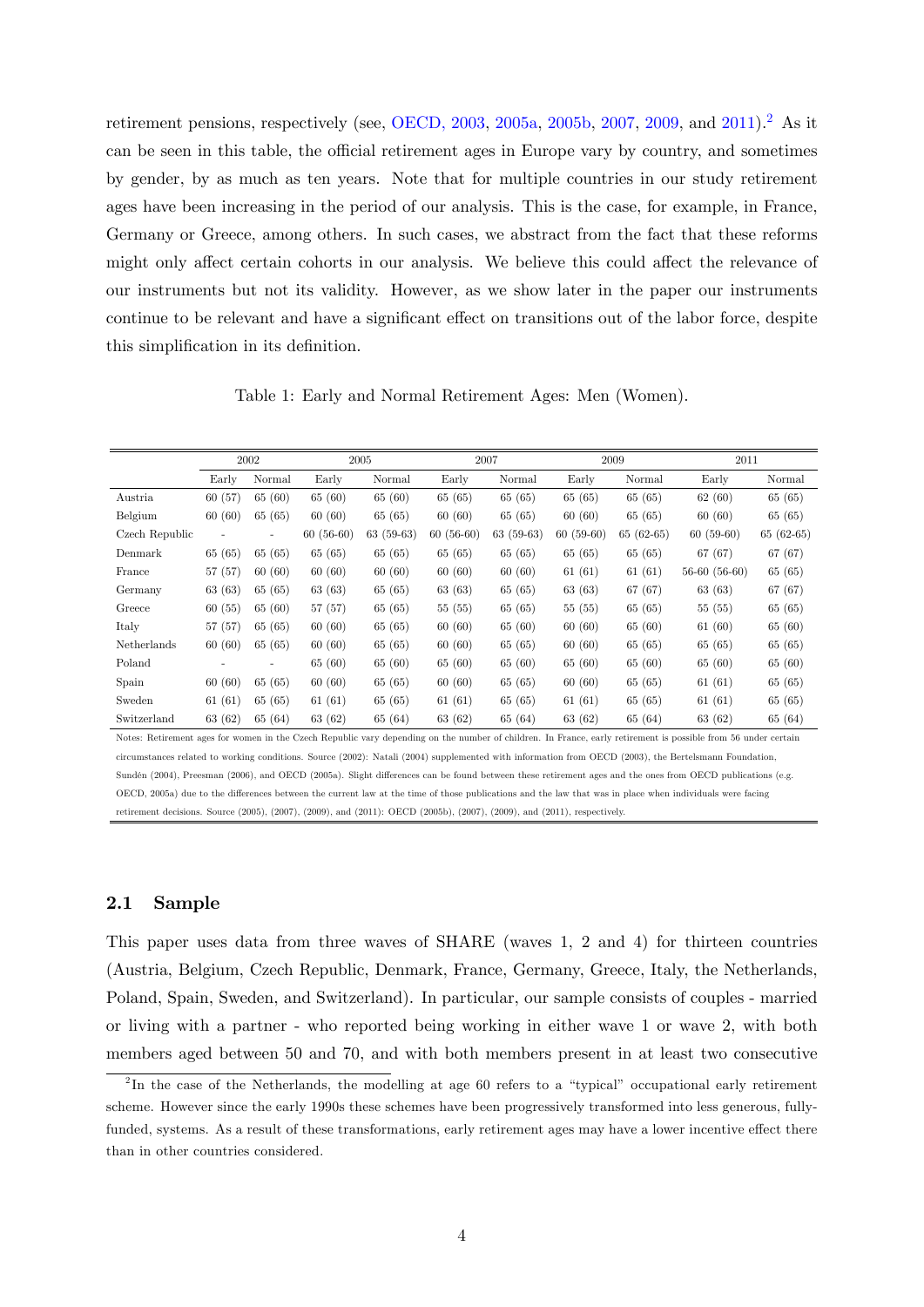waves. After dropping observations with incomplete records, our sample has [3](#page-7-0),058 such couples.<sup>3</sup>

Given that our aim is to measure the causal effect of joint retirement we focus the analysis on working couples in one wave of data (waves 1 or 2) and study their retirement transitions in the subsequent wave (waves 2 or 4). However, it should be stressed that, for some countries, this sample would not be representative of the whole middle-age and older population, especially for women. This is so because, as shown in Figure [A.1,](#page-18-0) some European countries (notably the Mediterranean countries) have very high proportions of women who never worked.

Moreover, a large proportion of women who ever worked but stopped before age 50 did so at the early stages of their careers (see bimodal histogram shapes in Figure [A.2](#page-18-1) for females in countries like Belgium, Italy, the Netherlands or Spain). Many of those early career stops are, however, not related to retirement decisions and so they are excluded from our analysis.

#### 2.2 Definition of retirement

We define retirement as making a transition out of work between two waves of data. That is, we consider a respondent as having retired if she reports working as her current job status in one wave and reports other working status (i.e. retired, unemployed, permanently sick or disabled, or homemaker) in the subsequent wave of data. In our sample, the percentage of males transitioning out of the labor force is 29 per cent, while for women the percentage is 25. The proportion actually describing themselves as transitioning into retirement is 25 per cent for men, but only 17 per cent for women.<sup>[4](#page-7-1)</sup>

Figure [2](#page-8-1) presents percentages of respondents out of the labor force by age intervals and partner's labor market status. We find that in our sample the fraction of workers that transition out of the labor force is higher, for both men and women and at every age interval, when the partner also makes such transition.

Some other descriptive statistics for our sample of working couples can be found in Table [A.1.](#page-17-0) The average age of men in our sample is 60 and 58 for women. Eleven per cent of men and a 6.5 percent of women are over the normal retirement age, while 33 and 21.5 percent, respectively, are over the early retirement age. Finally, educational attainment and health status are similar among males and females in our sample of couples.

<span id="page-7-0"></span><sup>&</sup>lt;sup>3</sup>The distribution of number of couples by country is as follows: 70 couples in Austria, 350 couples in Belgium, 134 couples in Czechia, 454 couples in Denmark, 376 couples in France, 294 couples in Germany, 88 couples in Greece, 128 couples in Italy, 334 couples in the Netherlands, 64 couples in Poland, 98 couples in Spain, 502 couples in Sweden, and 166 couples in Switzerland.

<span id="page-7-1"></span> $4$ Note that  $4\%$  of women in our couples reported transitioning from work to homemaker. This is in contrast with only 0.4% of men that reported such transition. Not to lose these transitions from women, we focus on transitions out of the labor force. Transitions to unemployment or disability were lower and did not show gender differences (1.7 % of men reported transitioning to disability vs.  $1.3\%$  of women;  $2.3\%$  of men reported transitioning to unemployment vs. 2.2 % of women). In any case, in the empirical analysis we also study only transitions to self-reported retirement status as the dependent variable and results are robust to this alternative definition.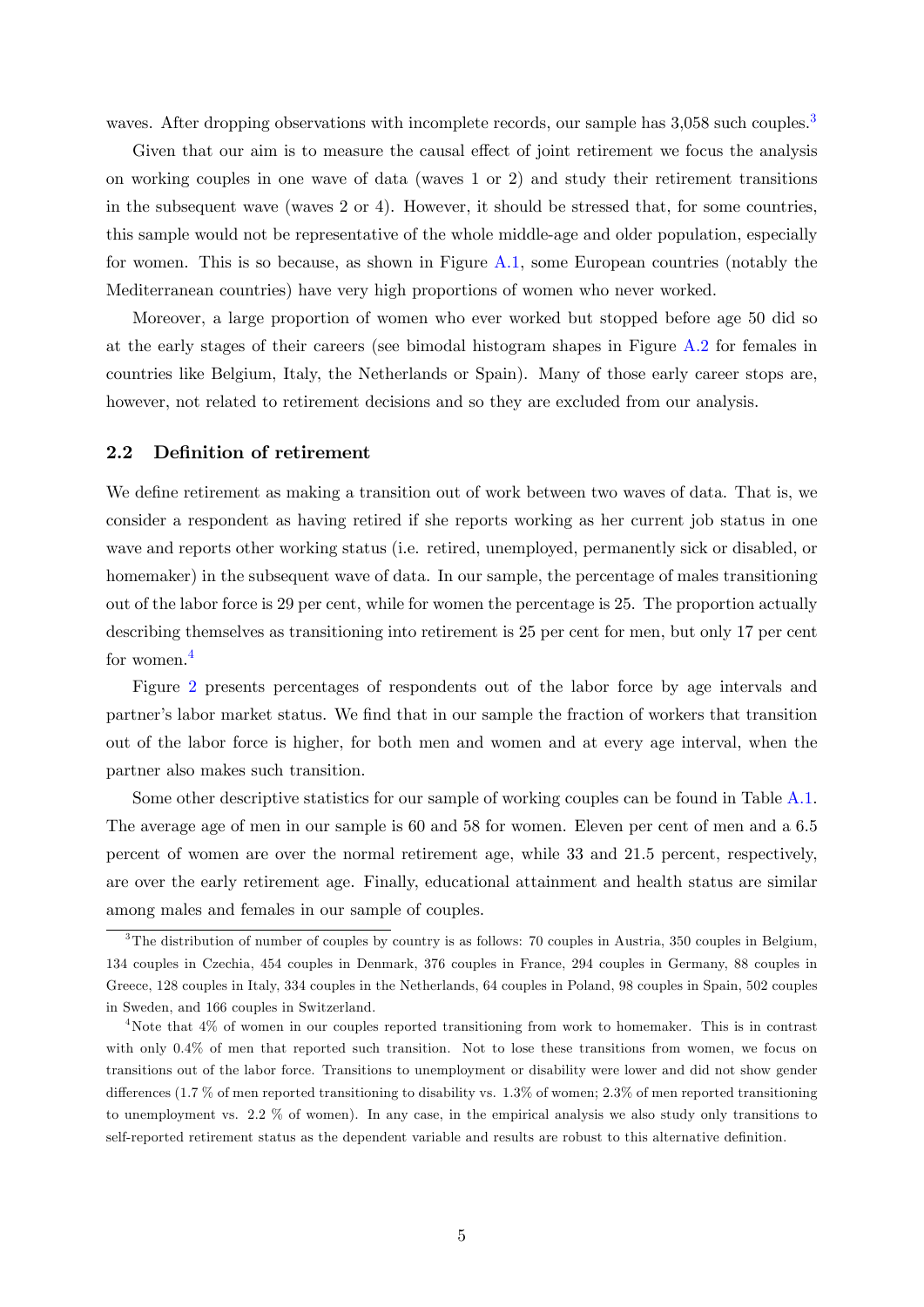<span id="page-8-1"></span>

Figure 2: Retirement transitions by age intervals and partner's labor market status.

### <span id="page-8-0"></span>3 Empirical model

We aim to determine the effect of having a partner leaving the labor force on the respondent's probability of retirement. In particular, let  $R_i$  be a binary indicator that takes value 1 if respondent i leaves the labor force, and let  $R_{i(i)}$  be another indicator that takes value 1 if her partner  $j(i)$  also makes such transition, conditional on both members being at work in the previous wave. Then, we consider a reduced form bivariate probit model, for transitions out of the labor force,  $5,6$  $5,6$  $5,6$ of the following form:

<span id="page-8-4"></span>
$$
R_i = 1\left[\left(\beta R_{j(i)} + \lambda D_i^{early} + \alpha D_i^{normal} + X_{i,j} \theta'\right) > u_i\right]
$$
 (1)

$$
R_{j(i)} = 1 \left[ \left( \gamma D_{j(i)}^{early} + \delta D_{j(i)}^{normal} + Z_{i,j} \phi' \right) > \epsilon_i \right]
$$
 (2)

where  $i = \{h, w\}$  stands for husbands and wives, respectively, and  $(u_i, \epsilon_i) \sim N(0, \Sigma)$ .

In this framework,  $\beta$  is our main parameter of interest, X is a vector of explanatory variables  $\text{containing demographic information for both members of the couple, and } Z = \left\{X, D^{early}_i, D^{normal}_i\right\}$  $\}$ .

The vector of explanatory variables X includes a series of controls for the individual and partner's characteristics, such as the respondent's age, the age difference between the two members of the couple, level of education and health status of each member, family composition (whether they have children and grandchildren), country and survey wave dummies.

<span id="page-8-2"></span><sup>&</sup>lt;sup>5</sup>It should be pointed out that our approach, focusing on transitions out of the labor force for working couples on waves 1 or 2, is equivalent to a discrete duration model for durations in the labor force where we assume that coefficients are constant across durations.

<span id="page-8-3"></span> ${}^{6}$ In our sample, 550 out of the 3,058 couples are observed working both in waves 1 and 2 and so they contribute twice to our sample. To take this into account we obtain cluster robust standard errors at the respondent level. Note that the limited number of couples that appear in both waves and the limited number of waves does not allow us to estimate more sophisticated panel models to control for unobserved heterogeneity.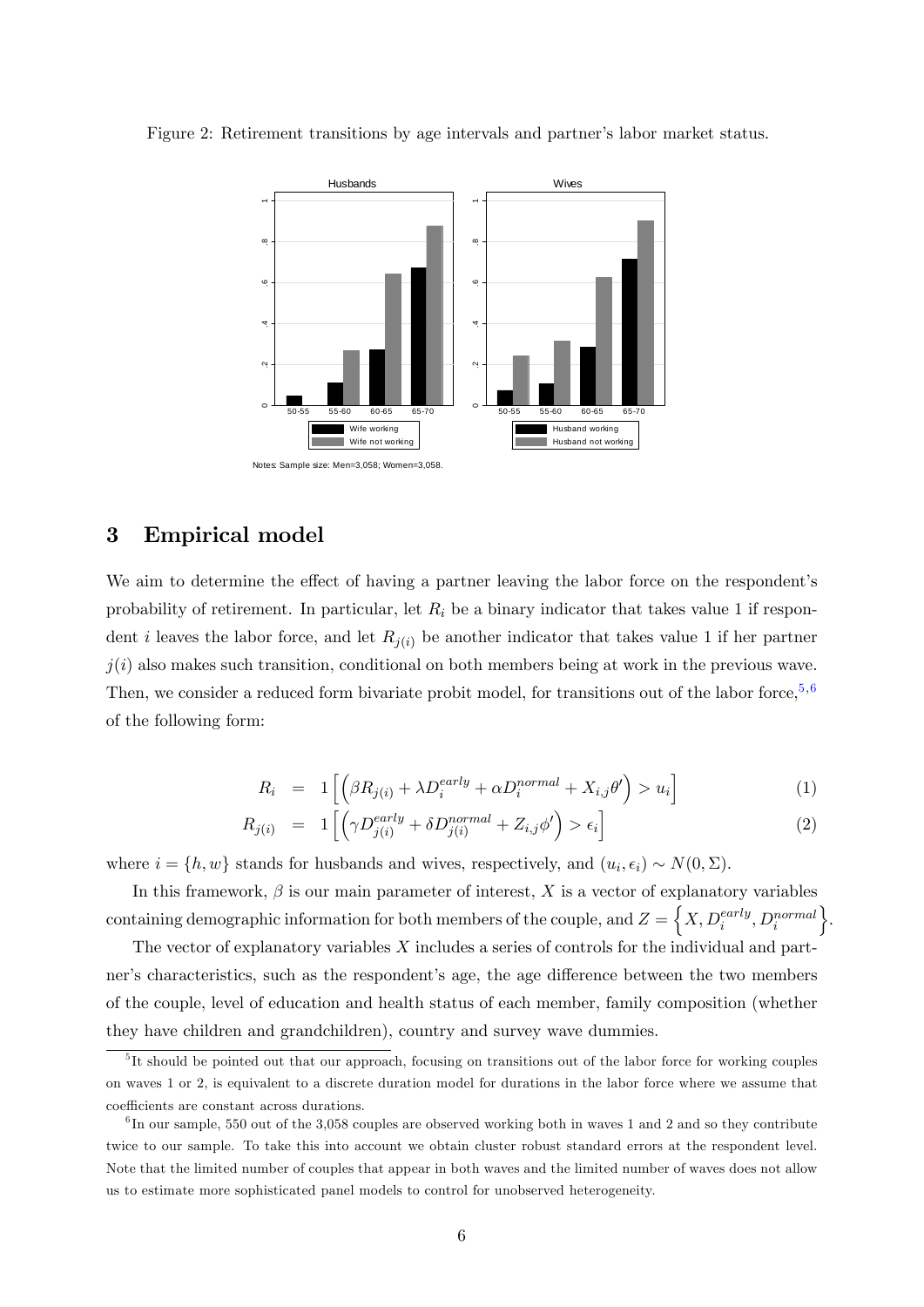$D^{early}_i$  $\sum_{i=1}^{early}$  is an indicator for eligibility for early retirement pensions, which is defined as:  $D_i^{early} =$  $\int 1$  if individual i's age is above the early official retirement age in the country 0 , otherwise

;

:

and similarly  $D_i^{normal}$  is an indicator for eligibility for full retirement pensions defined as:

 $D_i^{normal} =$  $\int 1$  if individual *i*'s age is above the full official retirement age in the country 0 , otherwise

 $D_{i(i)}^{early}$  $j(i)$  and  $D_{j(i)}^{normal}$  are our external instruments for retirement decisions, that is, they are the exclusion restrictions that allow identification of the model. Note that, identification then relies on partner's age being different than the individual's age. As Figure [1](#page-4-0) suggests, that is precisely the case in our data. In addition, in our analysis we control for the age difference between the two members of the couple to capture any unobservable characteristics at the couple level revealed by choosing a partner with a certain age difference.<sup>[7](#page-9-0)</sup>

In practice what we assume is that - conditional on observables - whether the partner is eligible for retirement pensions only has an impact on the individual's retirement decision through the partner's retirement decision, as opposed to directly having an effect. Note that our exogeneity assumption does not imply that partner's eligibility for retirement pensions does not affect ones retirement decisions. The assumption is that it does so but only through the actual retirement decision of the partner. Under this assumption, our estimates of  $\beta$  are interpreted as the effect of the partner's retirement, induced through eligibility for retirement pensions, on the individual's retirement decision.

Our econometric approach exploits the fact - illustrated by Figure [3](#page-10-1) - that the regressor of interest (transition into retirement) is partly determined by a known discontinuous (non-linear and non-monotonic) function of an observed covariate (age) to control for the endogeneity of partner's retirement decisions. This sort of identification strategy has a long tradition in social science and can be viewed as an application of a regression discontinuity design for evaluating the effect of joint retirement.<sup>[8](#page-9-1),[9](#page-9-2)</sup>

Finally, note that by estimating the equations for both members of the couple jointly we also take into account the potential correlation among unobservables across members of the couple.<sup>[10](#page-9-3)</sup>

<span id="page-9-3"></span> $10$ An alternative model would consist on an Instrumental Variables (IV) discrete choice model estimated sepa-

<span id="page-9-0"></span><sup>&</sup>lt;sup>7</sup>For instance, those who have partners who are much younger than themselves might have a certain personality that could reflect in their retirement decisions. This could be confounded with the effect of having a spouse that does not retire if not controlled for.

<span id="page-9-1"></span><sup>8</sup>For literature reviews of regression discontinuity methods see Imbens and Lemieux 2007, Van der Klaauw 2008, or Lee and Lemieux 2010. For applications of regression discontinuity to the retirement decision see also Battistin et al. 2009, and Stancanelli and Van Soest 2012a, 2012b.

<span id="page-9-2"></span> $9$ It should be pointed out that, if the effect of partner's retiring on own retirement choices is heterogeneous among individuals, our results would then be interpreted as the average effect of those whose partners change their retirement decisions when they become eligible for retirement pensions. As eligibility for retirement pensions, especially for early retirement, depends on many cases of the labor history of the individual, our estimates would be more representative of effects for those whose partners have longer labor histories which might not necessarily coincide with those for the whole population.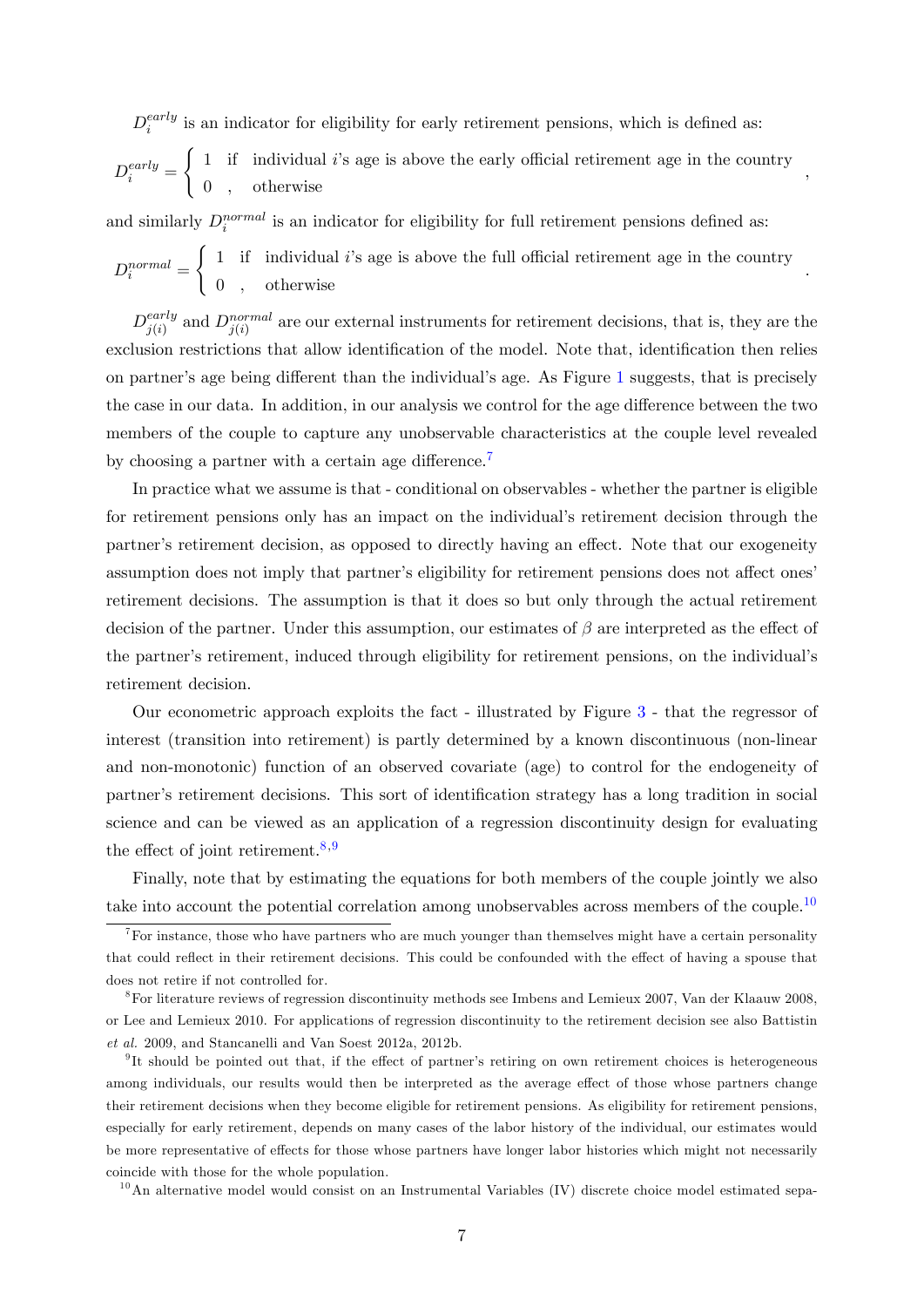

<span id="page-10-1"></span>Figure 3: Probability of transitions out of the labor force by age.

#### <span id="page-10-0"></span>4 Estimation Results

In this section we present the results of jointly estimating the system of equations [\(1-2\)](#page-8-4). Table [2](#page-11-0) reports, separately for men and women, average marginal effects of estimates of probit models for the probability of leaving the labor force, given that both spouses were working in the previous wave. The set of controls included in the regressions is the following: dummy variables for the respondent being eligible for early or full retirement, the respondent's age, the age difference between the two members of the couple, $^{11}$  $^{11}$  $^{11}$  country and survey wave dummies, education variables for the two spouses, information on whether the couple has children and grandchildren as a measure of care necessities, and health status controls for both spouses, lagged one period to lessen endogeneity concerns. Within each section of the table we present results of models that ignore the possibility of joint retirement by excluding information on the current working status of the spouse, and preferred bivariate probit models where we include this variable and instrument it with the dummies for spouse's eligibility for retirement pensions.

Our results show that there is a significative joint retirement effect for women, of 21 percentage points. For men, the estimated effect is insignificant. These results are similar in size to those found by [Banks, Blundell and](#page-15-11) [Casanova \(2010\)](#page-15-11) for British men. Introducing information on working status of the spouse reduces the impact of own eligibility for retirement pensions for women in about 2 percentage points. Therefore, by ignoring joint retirement, governments would be overstating the impact of eligibility rules on retirement decisions. The remainder of the

rately for men and women. However, this approach would be less efficient than the simultaneous discrete choice model models we estimate and it would not account for the potential correlation among unobservables across spouses.

<span id="page-10-2"></span> $11$ The age of the respondent is included as a continuous variable (measuring age in months), whereas the age gap between spouses enters as dummies.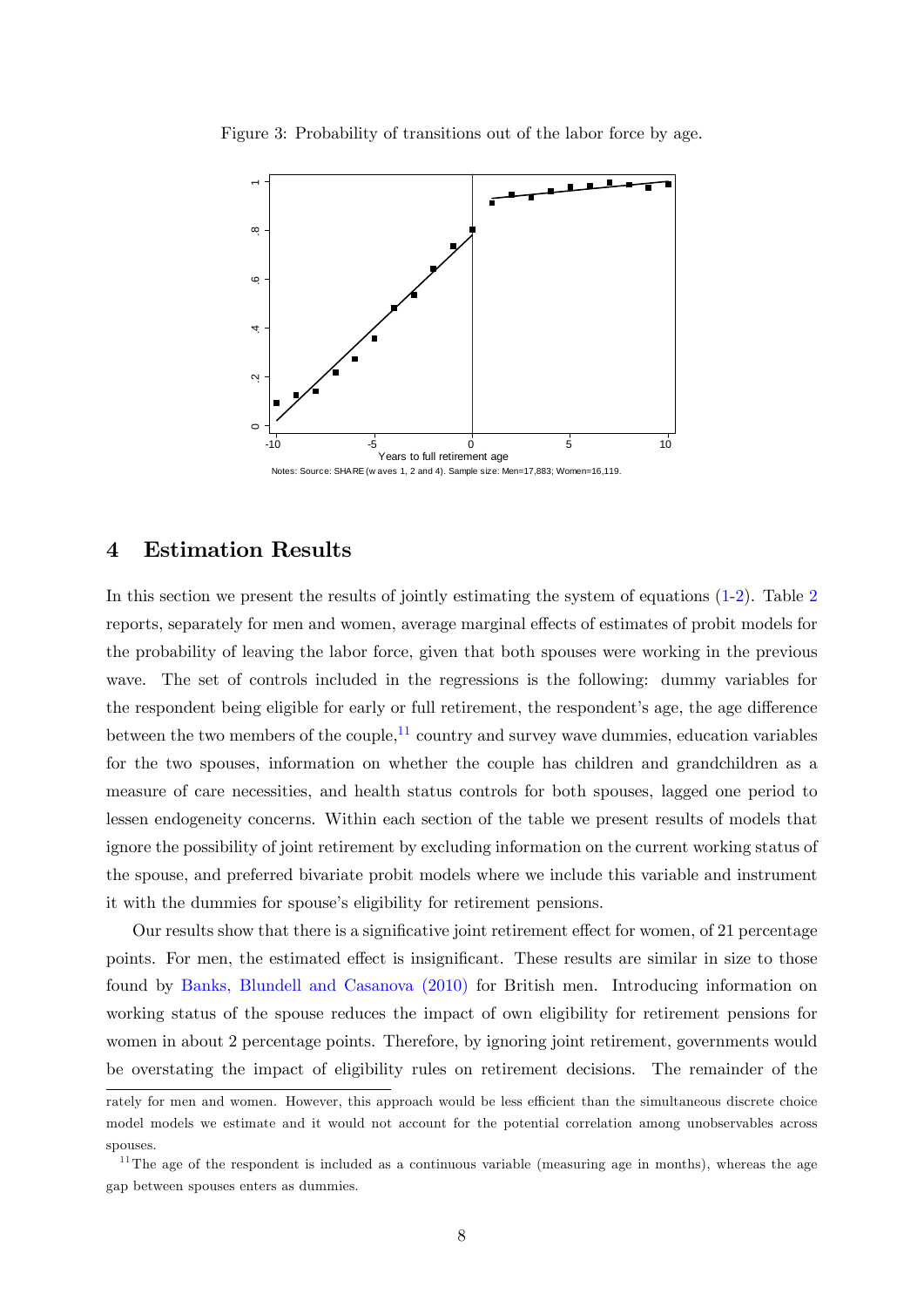| Probability of leaving the labor force |                 | Men         |            | Women       |
|----------------------------------------|-----------------|-------------|------------|-------------|
| Partner leaving the labor force        |                 | 0.026       |            | $0.212***$  |
|                                        |                 | (0.094)     |            | (0.063)     |
| Age>early                              | $0.046**$       | $0.045**$   | $-0.001$   | $-0.007$    |
|                                        | (0.021)         | (0.022)     | (0.023)    | (0.022)     |
| Age>full                               | $0.165***$      | $0.168***$  | $0.143***$ | $0.125***$  |
|                                        | (0.033)         | (0.034)     | (0.035)    | (0.034)     |
| Age                                    | $0.045***$      | $0.044***$  | $0.047***$ | $0.032***$  |
|                                        | (0.003)         | (0.006)     | (0.003)    | (0.006)     |
| Age difference $<$ 0                   | 0.032           | 0.020       | $-0.039*$  | $0.066*$    |
|                                        | (0.023)         | (0.049)     | (0.022)    | (0.035)     |
| $0 \leqslant$ Age difference $<$ 1     | $0.054**$       | $\,0.045\,$ | $-0.009$   | $0.058**$   |
|                                        | (0.024)         | (0.039)     | (0.024)    | (0.029)     |
| $1 \leqslant$ Age difference $<$ 2     | $0.057***$      | 0.048       | 0.007      | $0.060**$   |
|                                        | (0.022)         | (0.036)     | (0.023)    | (0.026)     |
| $2 \leqslant$ Age difference $<$ 4     | $0.039*$        | $\,0.035\,$ | $-0.031$   | $0.005\,$   |
|                                        | (0.020)         | (0.023)     | (0.022)    | (0.024)     |
| High education                         | $-0.046**$      | $-0.047**$  | $-0.029$   | $-0.018$    |
|                                        | (0.021)         | (0.021)     | (0.021)    | (0.021)     |
| Medium education                       | 0.012           | 0.012       | 0.006      | 0.011       |
|                                        | (0.018)         | (0.018)     | (0.018)    | (0.017)     |
| Partner high education                 | $-0.045**$      | $-0.044**$  | 0.018      | 0.028       |
|                                        | (0.021)         | (0.021)     | (0.022)    | (0.021)     |
| Partner medium education               | $-0.021$        | $-0.021$    | 0.020      | 0.013       |
|                                        | (0.018)         | (0.018)     | (0.018)    | (0.017)     |
| Having children                        | $-0.055^{\ast}$ | $-0.056*$   | 0.030      | 0.033       |
|                                        | (0.031)         | (0.031)     | (0.034)    | (0.032)     |
| Having grandchildren                   | $0.073***$      | $0.072***$  | $0.047***$ | $0.028*$    |
|                                        | (0.016)         | (0.017)     | (0.016)    | (0.016)     |
| Bad health in previous wave            | $\,0.022\,$     | $\,0.021\,$ | $0.071***$ | $0.071***$  |
|                                        | (0.022)         | (0.022)     | (0.019)    | (0.019)     |
| Partner bad health in previous wave    | 0.005           | $0.002\,$   | $0.039*$   | $\,0.031\,$ |
|                                        | (0.020)         | (0.023)     | (0.020)    | (0.021)     |
| Log-likelihood                         | $-2524.83$      | $-2524.21$  | $-2524.83$ | $-2513.37$  |
| $\rho$                                 | 0.361           | $0.302\,$   | $0.361\,$  | $-0.195$    |
|                                        | (0.036)         | (0.228)     | (0.036)    | (0.191)     |
| LR test of $\rho = 0$                  | 82.13           | 1.55        | 82.13      | 0.99        |
|                                        | [0.00]          | $[0.21]$    | [0.00]     | [0.32]      |

<span id="page-11-0"></span>Table 2: Bivariate probit estimates.

Notes: N. obs=3,058. Age difference measured as husband age minus wife age. All specifications include country and survey wave dummies. Delta-method standard errors clustered at the individual level in parentheses. Significant at the \*10%, \*\* 5%, and \*\*\* 1% level.  $\rho = corr(u_h, \epsilon_h)$ . p-values in squared brackets.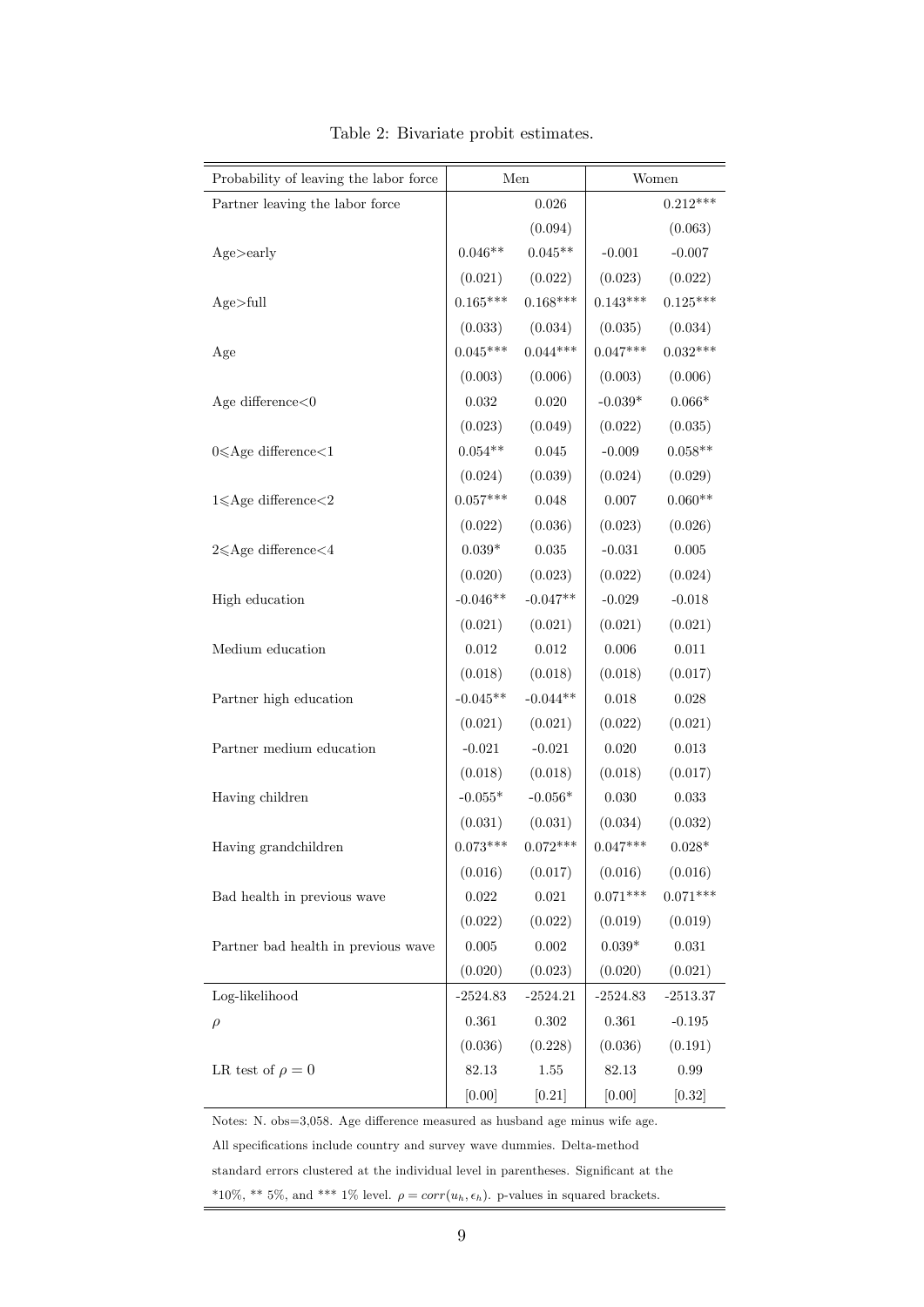variables have the expected effects. Higher levels of education lower the probability of leaving the labor force but only for men, whereas bad health has a positive impact on the probability of leaving the labor force only for women. Finally, having grandchildren increases the probability of leaving the labor force for both men and women, while having children reduces the probability of retirement only for men.<sup>[12](#page-12-0)</sup>

In order for the official retirement ages to be valid instruments, they must be exogenous and relevant. With respect to the exogeneity assumption, we assume that if the husband (wife) reaches the statutory retirement age, his (her) spouse's retirement decision is only affected through his (her) own transition. This assumption is not testable. Regarding relevance, statutory retirement ages must be related to actual retirement behavior. To illustrate this latter point we estimated probit regressions of the individual probability of leaving the labor force, separately for husbands and wives. This set of regressions would represent a standard first-stage step in a two-stage estimation procedure such as an IV model.<sup>[13](#page-12-1)</sup> Estimated marginal effects for these regressions can be found in Table [A.2](#page-19-0) of the Appendix. Our results show that eligibility for retirement pensions are a signiÖcant predictor of retirement decisions both for husbands and wives. In terms of the model in equations [\(1-2\)](#page-8-4), these results confirm that  $D_{i(i)}^{early}$  $_{j(i)}^{early}$  and  $D_{j(i)}^{normal}$  affect  $R_{j(i)}$ , after controlling for  $D_i^{early}$  $e^{early}$  and  $D_i^{normal}$ , and the rest of the control variables.<sup>[14](#page-12-2)</sup>

To get a better insight of the effect of policies on pension entitlement ages on retirement behaviors of couples, we also estimate bivariate models dividing the sample in two groups of countries. Group 1 includes those countries with a low gap in participation rates by gender, while group 2 contains those countries with high differentials in the participation rates between men and women. According to Table [A.3,](#page-20-0) the mean gender gap in employment/population ratios for individuals aged 50-64 years in the thirteen countries considered in the analysis is 17.13. Below that number are the countries with low gender gaps, that is, Belgium, Denmark, France, Germany, Poland, and Sweden; whereas above the mean, we find countries with high gender gaps like Austria, Czechia, Greece, Italy, Netherlands, Spain, or Switzerland. The estimated marginal effects from these regressions are reported in Table [3.](#page-14-0) As before, the estimated joint retirement effect is insignificant for men, both for groups 1 and 2. On the contrary, for women

<span id="page-12-0"></span> $12$ We also estimated models controlling for household income in the previous wave and household wealth but this did not change our main results. Estimates for these models are available from the authors upon request.

<span id="page-12-1"></span> $13$  In practice, we follow a more efficient approach and estimate the whole bivariate model by maximum likelihood in a single step.

<span id="page-12-2"></span> $14$ The estimated model in this paper is a simultaneous equation binary choice model where partner's eligibility for early and full retirement pensions is used as exclusion restrictions to identify the system. As such, the reduced form probit models that we estimate just proxy what it would be a first step to assess the relevance of our instruments. Moreover, in order to also approximate traditional Hausman/Sargan test for the joint validity of the instruments, we have tried and estimate reduced form linear models for the probability of individual i leaving the labor force, separately for men and women, by 2SLS. In these models, the partner's transition out of the labor force,  $R_{i(i)}$ , is instrumented using the indicators  $D_{j(i)}^{early}$  and  $D_{j(i)}^{normal}$ . For these latter regressions, we obtain the Sargan test of overidentifying restrictions. For men the corresponding p-value for the test is 0.274, whereas for women is 0.869; meaning that in both cases we can not reject the null hypothesis that the over-identifying restrictions are valid.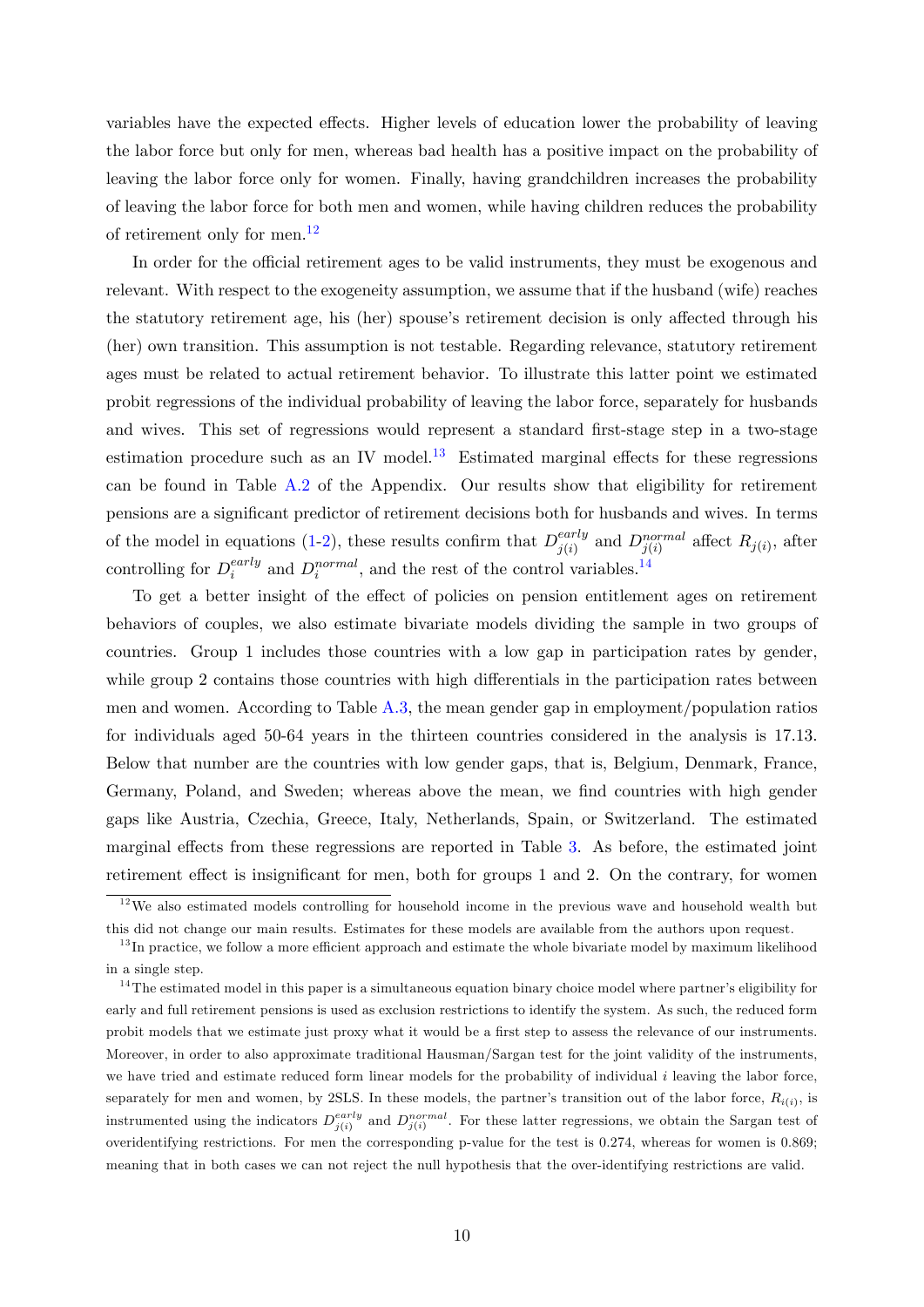we find that the significative joint retirement effect is wholly due to those countries where the differences by gender in participation rates are small (that is, group  $1$ , for which the estimated effect is 28 percentage points). On the contrary, for women in countries with large differences in participation rates by gender, the estimated effect of joint retirement is not statistically different from zero.

Finally, to assess the robustness of our results to different definitions of retirement, we also estimated models for the probability that the respondent describes herself as retired as opposed to out of the labor force. The results of these regressions can be found in the Appendix in Table [A.4.](#page-21-0) Our results are still robust to this alternative definition of the dependent variable. For women, we find a significant joint retirement effect, although the magnitude of the effect gets reduced to about half the size (from  $21$  to  $10$  percentage points). For men we find an effect similar in magnitude, but again insignificant. Another difference with previous results is that lagged bad health does not seem to have an impact on retirement decisions for women in this case. This suggests that bad health shocks might lead women to rather leave the labor force without actually retiring. More research is needed to better understand the differences between women's transitions out of work to self-reported retirement or to homemaking.

#### <span id="page-13-0"></span>5 Conclusions

Continued improvements in life expectancy and fiscal insolvency of public pensions have led to an increase in pension entitlement ages in several countries. For example, the normal retirement age in the US is currently rising from 65 to 67 for successive birth cohorts. England, Austria, Germany and Italy are also phasing in increases in their retirement ages. However, the success of such policies relies on how responsive individuals are to such changes in pension eligibility. In this paper we use longitudinal data from SHARE to study the determinants of retirement decisions among European couples and how responsive each member of the couple is to their own eligibility to retirement pensions, as well as their partner's eligibility induced retirement choice, after controlling for other factors that may affect their retirement decisions.

Our empirical strategy exploits the discontinuities in retirement behavior across countries to control for the endogeneity of partner's labor participation decisions. This allows us to give a causal interpretation to the effects we estimate. Our results show a significative joint retirement effect for women of 21 percentage points. For men, the estimated effect is insignificant.

We also compare our estimates with models that do not control for the partner's labor participation decisions and found that introducing information on working status of the spouse reduces the impact of own eligibility for retirement pensions for women in about 2 percentage points. Therefore, by ignoring joint retirement, governments would be overstating the impact of eligibility rules on retirement decisions.

Finally, our results are still robust to using self-reported retirement status as an alternative definition of the dependent variable. In this case, we find a significant joint retirement effect for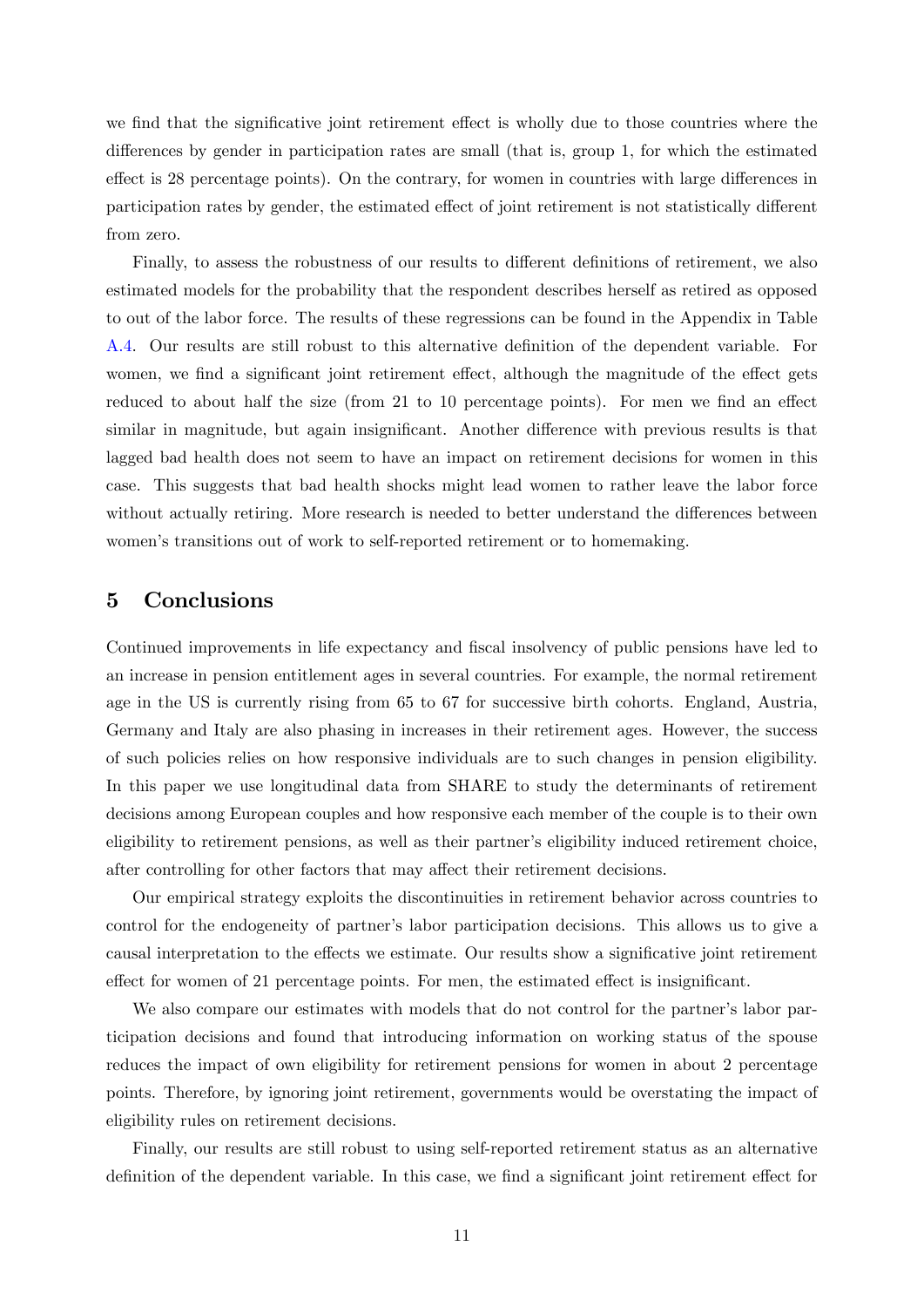| Probabilkity of leaving the labor force  | Men         |             | Women          |             |
|------------------------------------------|-------------|-------------|----------------|-------------|
| (By participation rates gap)             | Group 1     | Group 2     | Group 1        | Group 2     |
| Partner leaving the labor force          | 0.012       | $-0.119$    | $0.277***$     | 0.107       |
|                                          | (0.085)     | (0.134)     | (0.048)        | (0.175)     |
| Age > early                              | 0.032       | $0.066*$    | $-0.015$       | $-0.040$    |
|                                          | (0.028)     | (0.037)     | (0.026)        | (0.042)     |
| Age>full                                 | $0.150***$  | $0.208***$  | $0.094**$      | $0.157**$   |
|                                          | (0.046)     | (0.054)     | (0.038)        | (0.065)     |
| Age                                      | $0.046***$  | $0.043***$  | $0.029***$     | $0.038***$  |
|                                          | (0.006)     | (0.008)     | (0.006)        | (0.012)     |
| Age difference $<$ 0                     | 0.025       | 0.089       | $0.073**$      | $0.051\,$   |
|                                          | (0.046)     | (0.084)     | (0.031)        | (0.089)     |
| $0 \leqslant$ Age difference $<$ 1       | $0.078**$   | $\,0.053\,$ | $0.011\,$      | $0.143*$    |
|                                          | (0.035)     | (0.088)     | (0.029)        | (0.077)     |
| $1 \leqslant$ Age difference $<$ 2       | 0.036       | $0.119*$    | $0.049*$       | 0.086       |
|                                          | (0.034)     | (0.064)     | (0.027)        | (0.055)     |
| $2{\leqslant} \text{Age difference}{<}4$ | 0.041       | $0.047\,$   | $-0.003$       | $\,0.019\,$ |
|                                          | (0.026)     | (0.044)     | (0.026)        | (0.050)     |
| High education                           | $-0.056**$  | $-0.031$    | $\rm 0.013$    | $-0.009$    |
|                                          | (0.028)     | (0.037)     | (0.024)        | (0.040)     |
| Medium education                         | $0.017\,$   | $-0.014$    | $0.066***$     | $-0.045$    |
|                                          | (0.024)     | (0.029)     | (0.021)        | (0.029)     |
| Partner high education                   | $-0.071***$ | $0.018\,$   | $0.075***$     | $-0.049$    |
|                                          | (0.025)     | (0.039)     | (0.025)        | (0.037)     |
| Partner medium education                 | $-0.038$    | $-0.004$    | $0.041**$      | $-0.012$    |
|                                          | (0.025)     | (0.029)     | (0.021)        | (0.030)     |
| Having children                          | $-0.024$    | $-0.047$    | $-0.015$       | 0.072       |
|                                          | (0.046)     | (0.045)     | (0.044)        | (0.047)     |
| Having grandchildren                     | $0.068***$  | $0.093***$  | $-0.008$       | $0.079**$   |
|                                          | (0.019)     | (0.031)     | (0.018)        | (0.033)     |
| Bad health in previous wave              | $0.010\,$   | $\,0.029\,$ | $0.096***$     | 0.024       |
|                                          | (0.027)     | (0.036)     | (0.021)        | (0.038)     |
| Partner bad health in previous wave      | $-0.037$    | $0.086***$  | $0.045^{\ast}$ | $0.005\,$   |
|                                          | (0.030)     | (0.032)     | (0.023)        | (0.038)     |
| Log-likelihood                           | $-1632.39$  | $-847.63$   | $-1619.35$     | $-847.11$   |
| $\rho$                                   | 0.370       | 0.643       | $-0.410$       | 0.116       |
|                                          | (0.195)     | (0.279)     | (0.173)        | (0.443)     |
| LR test of $\rho = 0$                    | 2.97        | 2.57        | 4.35           | $0.07\,$    |
|                                          | [0.08]      | $[0.11]$    | [0.04]         | [0.79]      |
| N. obs                                   | 2,040       | 1,018       | 2,040          | 1,018       |

<span id="page-14-0"></span>Table 3: Bivariate probit estimates.

Notes: Group 1 includes Belgium, Denmark, France, Germany, Poland, and Sweden. Group  $2$ Austria, Czechia, Greece, Italy, Netherlands, Spain, or Switzerland. Age difference as  $\,$ husband age minus wife age. All specifications include country and wave dummies. Deltamethod standard errors clustered at the individual level in parentheses. Significant at \*10%, \*\* 5%, and \*\*\* 1%.  $\rho = corr(u_h, \epsilon_h)$ . p-values in squared brackets.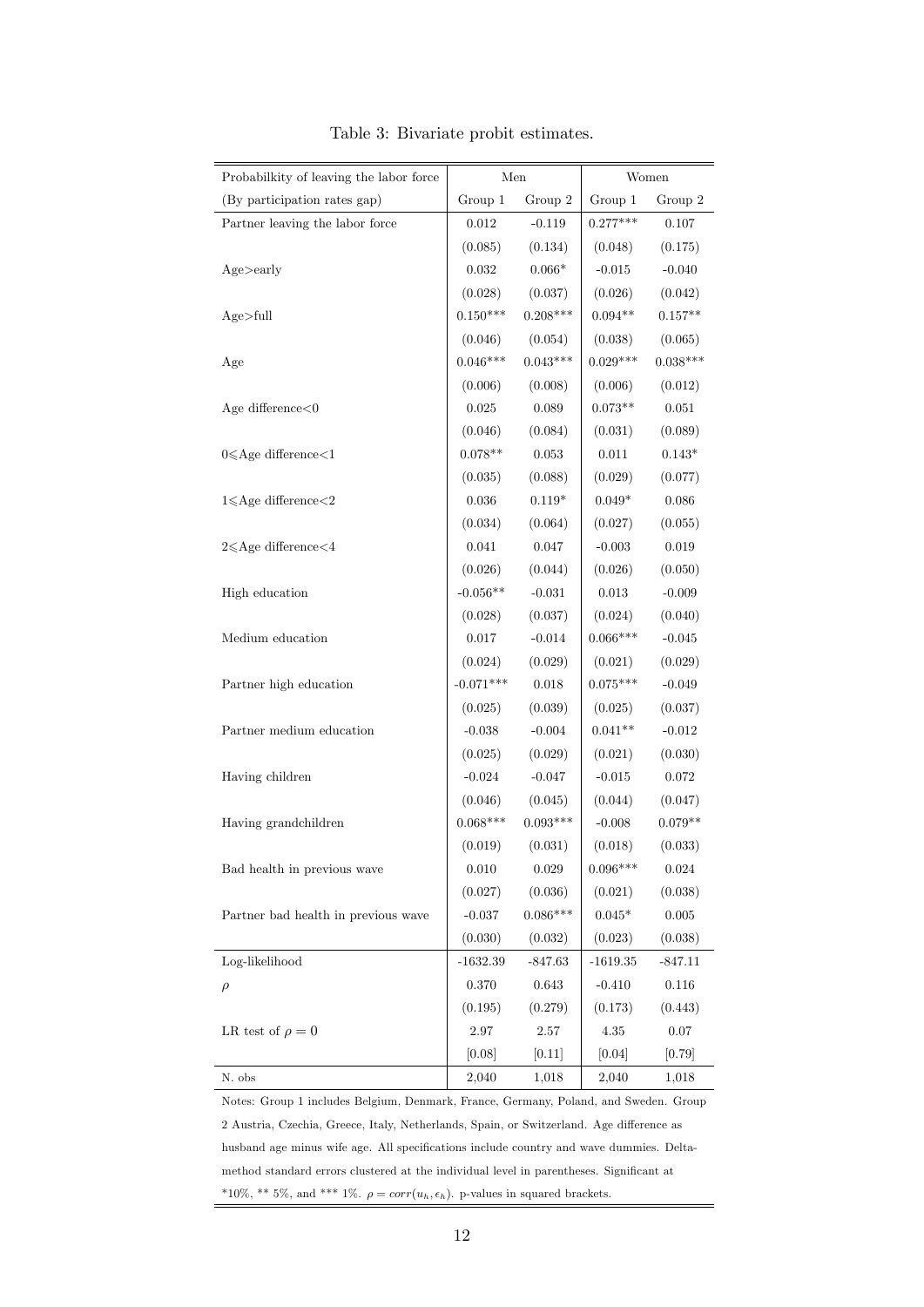women, although the magnitude of the effect gets reduced to about half the size. For men, the estimated effect remains insignificant.

As recent pension reforms that increase pension entitlement ages get established and new waves of data get collected, it would be good to analyze how these reforms are affecting retirement patterns of men and women. Lastly, additional waves of data would allow for the estimation of panel data models that could better control for unobserved heterogeneity affecting transitions out of the labor force.

### References

- <span id="page-15-11"></span>[1] Banks, J., R. Blundell, and M. Casanova (2010), "The dynamics of retirement behavior in couples: Reduced-form evidence from England and the US", mimeo.
- [2] Battistin, E., A. Brugiavini, E. Rettore and G. Weber (2009), "The Retirement Consumption Puzzle: Evidence from a Regression Discontinuity Approach", American Economic Review, 99(5), 2209-2226.
- <span id="page-15-6"></span>[3] Blau, D. and D. Gilleskie  $(2006)$ , "Health insurance and retirement of married couples", Journal of Applied Econometrics, 21(7), 935-953.
- <span id="page-15-9"></span>[4] Casanova, M.(2010), "Happy Together: A Structural Model of Couples' Joint Retirement Choices", mimeo.
- <span id="page-15-2"></span>[5] Coe, N. and G. Zamarro (2011), "Retirement effects on health in Europe", *Journal of Health* Economics, Elsevier, 30(1), 77-86.
- <span id="page-15-7"></span> $[6]$  Coile, C. (2004a), "Retirement incentives and couple's retirement decisions", Topics in Economics analysis and Policy, 4(1), article 17.
- <span id="page-15-8"></span> $[7]$   $-$  (2004b), "Health shocks and couple's labor supply decisions", NBER working paper 10810.
- <span id="page-15-3"></span>[8] Gustman A. and T. Steinmeier (2000), "Retirement in dual-career Families: A structural model", Journal of Labor Economics, 18(3), 503-545.
- <span id="page-15-4"></span> $[9]$  –  $(2004)$ , "Social Security, Pensions and Retirement Behaviour with the Family", *Journal* of Applied Econometrics, 19, 723-737.
- <span id="page-15-5"></span> $[10] - (2009)$ , "Integrating Retirement Models", NBER Working Paper 15607.
- <span id="page-15-1"></span>[11] Gruber, J. and D. Wise (1999, 2004), Social Security Programs and Retirement Around the World, University of Chicago Press: Chicago.
- <span id="page-15-10"></span>[12] Honoré, B. and A. de Paula  $(2013)$ , "Interdependent durations in joint retirement", cemmap working paper CWP05/13.
- <span id="page-15-0"></span>[13] Hurd, M. D. (1990), "Research on the Elderly: Economic Status, Retirement, and Consumption and Savings", Journal of Economic Literature, 28(June 1990b), 565-637.
- [14] Imbens, G. and T. Lemieux (2007), "Regression Discontinuity Design: a Guide to Practice", Journal of Econometrics, 142, 615-635.
- [15] Lee, D.S. and T.Lemieux (2010), "Regression Discontinuity Designs in Economics", Journal of Economic Literature, 48(2), 281-355.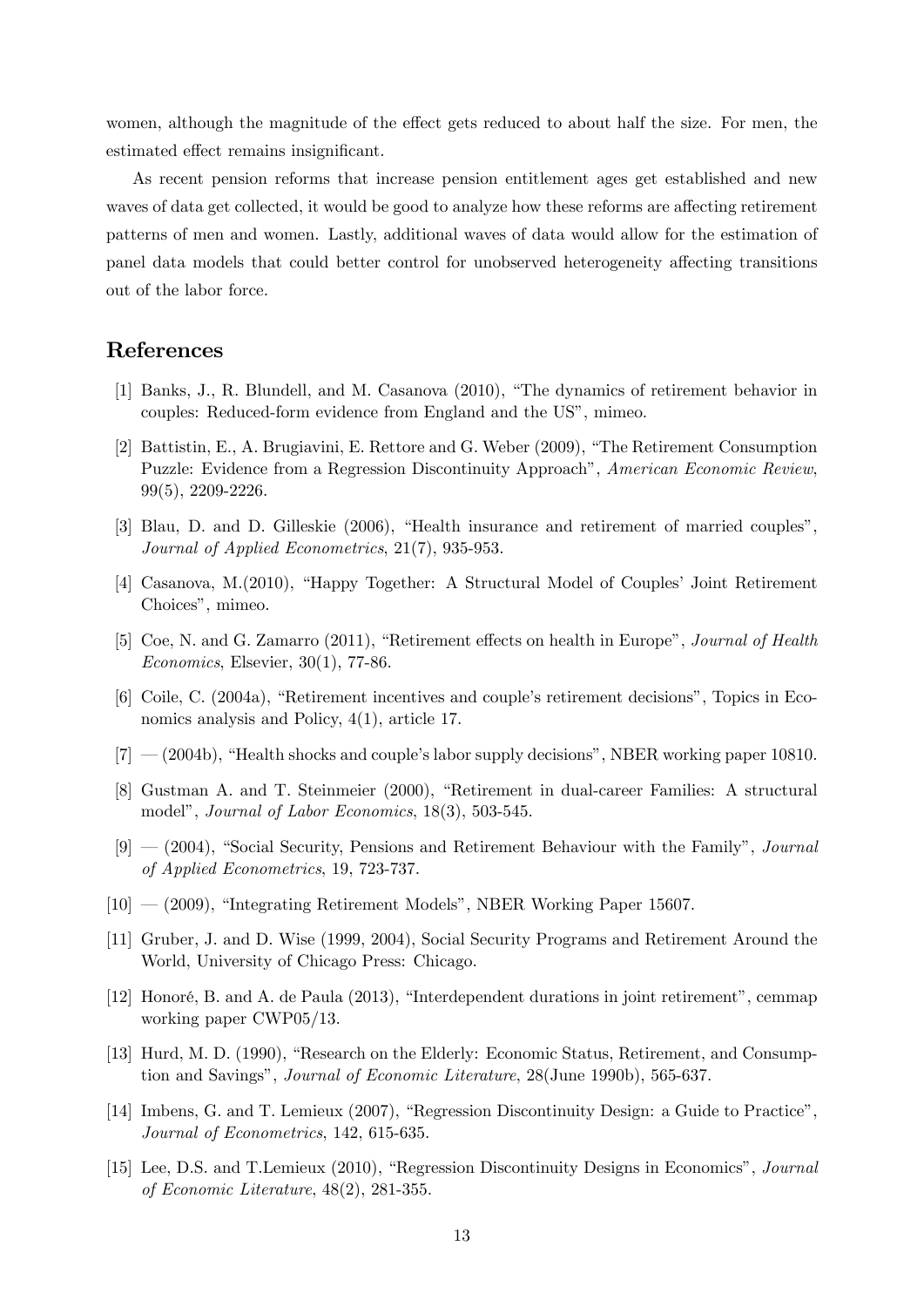- <span id="page-16-0"></span>[16] Lumsdaine, R. L. and O. S. Mitchell (1999), "New Developments in the Economic Analysis of Retirement", in O. Ashenfelter and D. Card, eds., Handbook of Labor Economics, 3C, Amsterdam: North Holland, 3261-3307.
- $[17]$  Michaud, P.  $(2003)$ , "Joint labor supply dynamics of older couples", IZA DP 832.
- <span id="page-16-2"></span>[18] Michaud, P. and F. Vermeulen (2004), "A collective Retirement Model: Identification and Estimation in the Presence of Externalities", IZA DP 1294.
- [19] Natali, D. (2004), The Pension System Observatoire Social Européen. Research Project. "LA METHODE OUVERTE DE COORDINATION (MOC) EN MATIERE DES PENSIONS ET DE L'INTEGRATION EUROPEENNE" Service Public Fédéral Sécurité Sociale.
- <span id="page-16-5"></span>[20] OECD (2003), "Economic Survey of Austria", chapter 3: Pensions. http://www.oecd.org/dataoecd/5/16/27424371.pdf
- <span id="page-16-6"></span> $[21]$  – (2005a), "Vieillissement et politiques de l'emploi". France. Ageing and Employment Policies. http://www.oecd.org/dataoecd/52/58/34591763.pdf
- <span id="page-16-7"></span> $[22] - (2005b)$ , OECD Pensions at a Glance 2005: Public Policies across OECD Countries, OECD Publishing.
- <span id="page-16-8"></span> $[23]$   $-$  (2007), Pensions at a Glance 2007: Public Policies across OECD Countries, OECD Publishing.
- <span id="page-16-9"></span> $[24] - (2009)$ , Pensions at a Glance 2009: Retirement-Income Systems in OECD Countries, OECD Publishing.
- <span id="page-16-10"></span> $[25]$   $-$  (2011), Pensions at a Glance 2011: Retirement-income Systems in OECD and G20 Countries, OECD Publishing.
- [26] Preesman, L. (2006), "Dutch to Abolish Civil Service Retirement Age", IPE International Publishers Ltd. Netherlands, June 28.
- <span id="page-16-1"></span>[27] Ruhm, C. J. (1996), "Do pensions increase the labor supply of older men?", *Journal of Public* Economics, 59(2), 157-175.
- [28] Stancanelli, E. (2012), "Spouses' Retirement and Hours of Work Outcomes: Evidence from Twofold Regression Discontinuity", mimeo.
- <span id="page-16-3"></span>[29] Stancanelli, E. and A. van Soest (2012a), "Retirement and Home Production: A Regression Discontinuity Approach", American Economic Review, 102(3), 600-605.
- <span id="page-16-4"></span> $[30]$   $-$  (2012b), "Joint Leisure Before and After Retirement: A Double Regression Discontinuity Approach", IZA DP 6698.
- [31] Sundén, A. (2004), "The Future of Retirement in Sweden", PRC WP 2004-16. Pension Research Council Working Paper. Pension Research Council.
- [32] The Bertelsmann Foundation, International Reform Monitor, Country info. http://www.reformmonitor.org/index.php3?mode=status
- [33] Van der Klaauw, W. (2008), "Regression-Discontinuity Analysis: A Survey of Recent Developments in Economics", *Labour*, 102(3), 22(2), 219-245.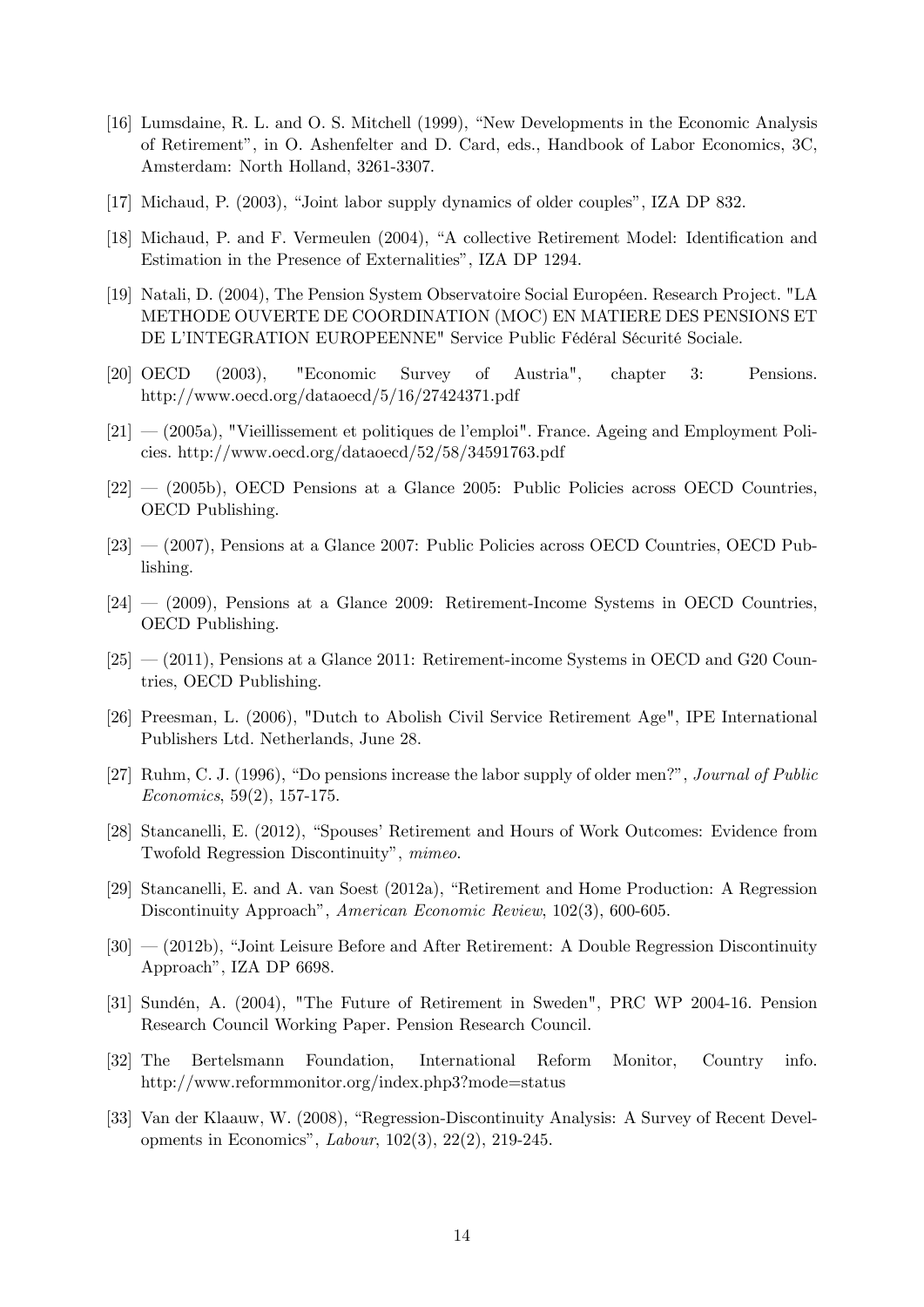## A Appendix

|                                                                                         | $[1]$ Men | $[2]$ Women | $\text{Dif}=[1]-[2]$ |  |  |
|-----------------------------------------------------------------------------------------|-----------|-------------|----------------------|--|--|
| Age                                                                                     | 60.040    | 58.376      | $1.664***$           |  |  |
|                                                                                         | (3.792)   | (3.618)     |                      |  |  |
| Over Early Age                                                                          | 0.329     | 0.215       | $0.114***$           |  |  |
| Over Normal Age                                                                         | 0.109     | 0.065       | $0.044***$           |  |  |
| Out of the labor force                                                                  | 0.294     | 0.253       | $0.041***$           |  |  |
| Declared as retired                                                                     | 0.250     | 0.173       | $0.077***$           |  |  |
| Bad Health                                                                              | 0.151     | 0.169       | $-0.018**$           |  |  |
| Low Education                                                                           | 0.248     | 0.263       | $-0.015*$            |  |  |
| Medium Education                                                                        | 0.389     | 0.366       | $0.023**$            |  |  |
| <b>High Education</b>                                                                   | 0.355     | 0.361       | $-0.006*$            |  |  |
| Dummy of having children                                                                | 0.942     |             |                      |  |  |
| Dummy of having grandchildren                                                           |           | 0.587       |                      |  |  |
| Notes: 3,058 observations for men and 3,058 observations for women. Standard deviations |           |             |                      |  |  |

<span id="page-17-0"></span>Table A.1: Descriptive Statistics by gender.

of non-binary variables in parentheses. Significant at the  $*$  10%,  $**$  5%, and  $***$  1% level.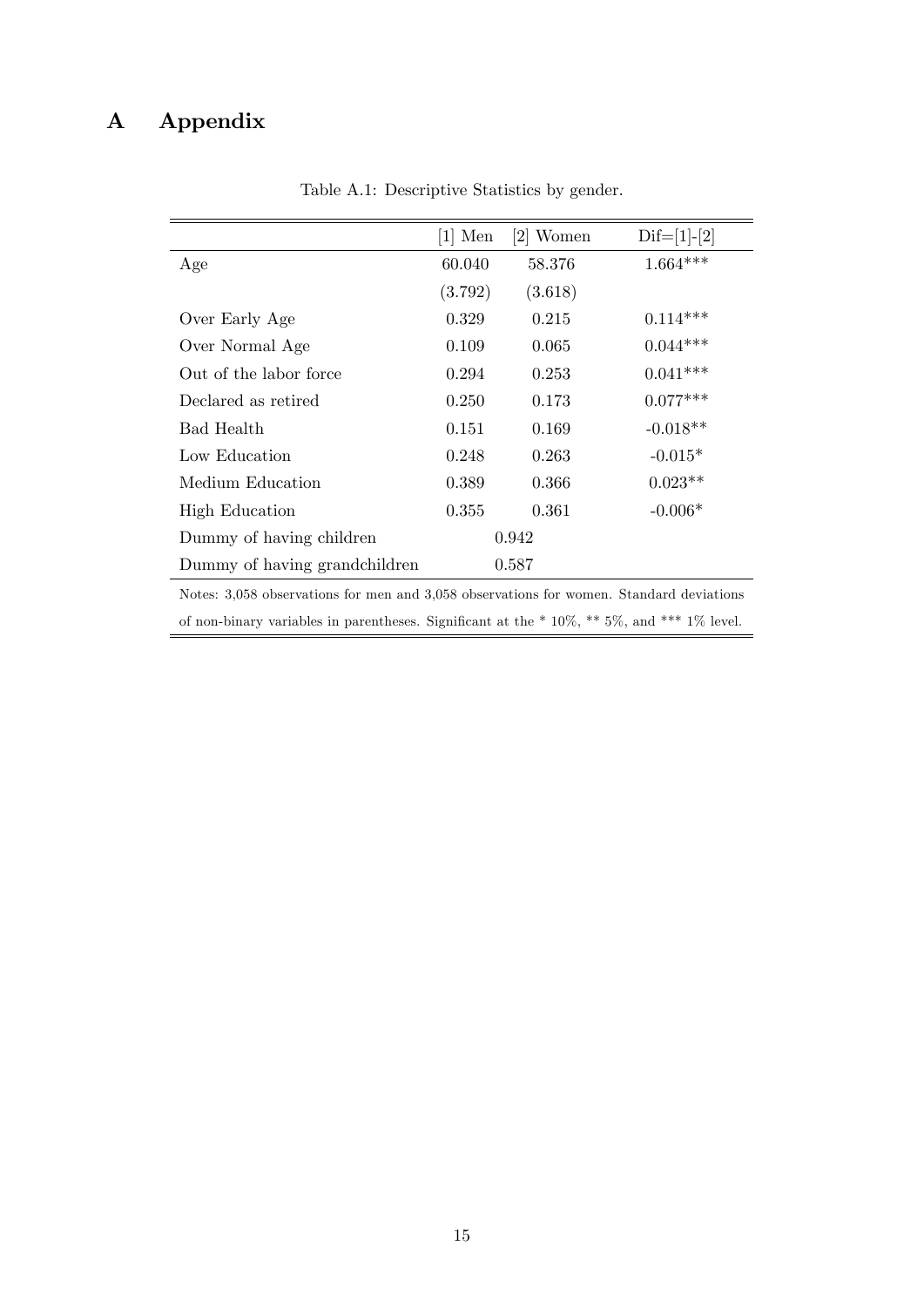

<span id="page-18-0"></span>Figure A.1: Fraction of individuals who never worked.

<span id="page-18-1"></span>Figure A.2: Stop working age.



Notes: Source: SHARE (waves 1, 2 and 4). Sample size: Men=32,926; W omen=34,260.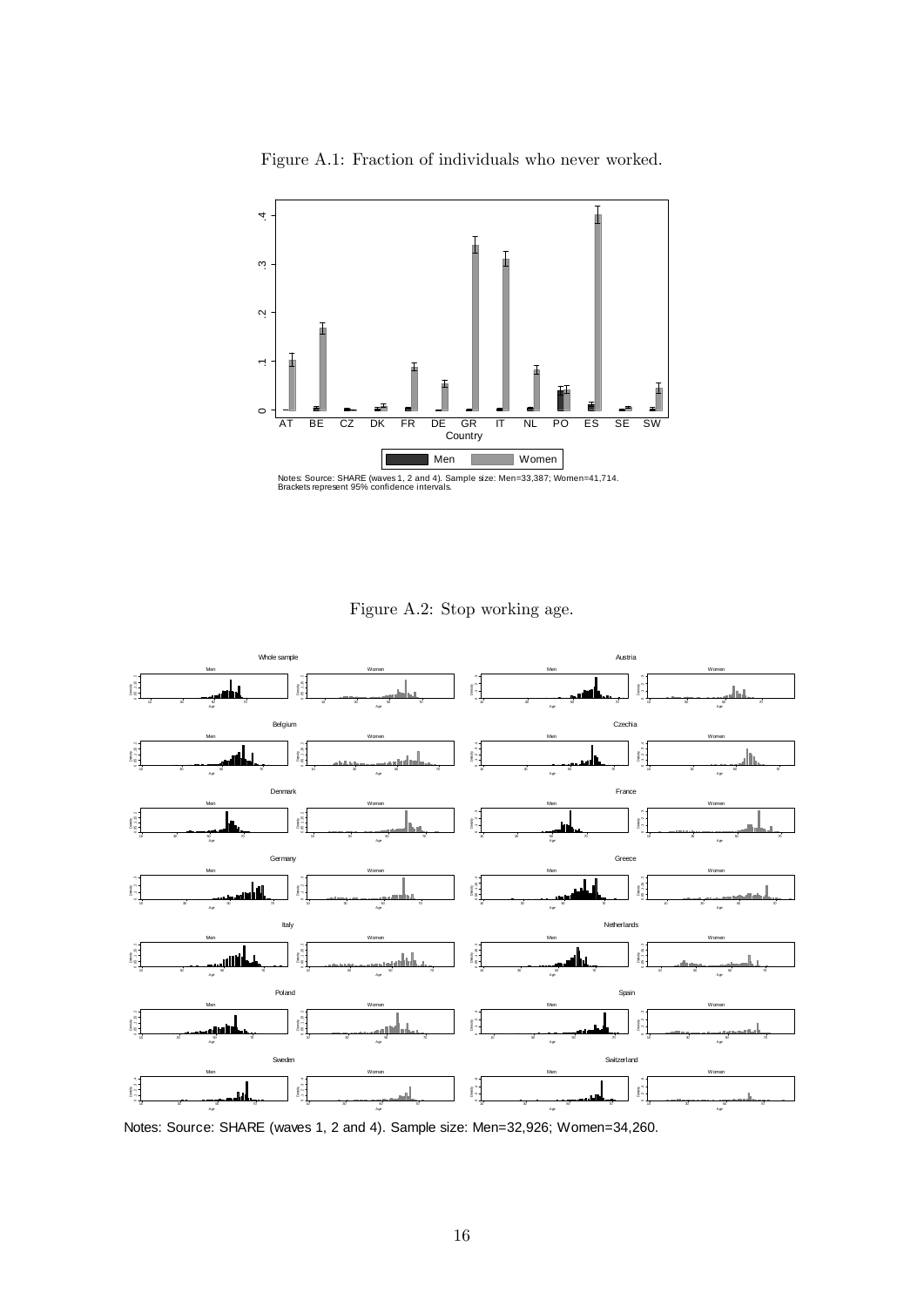| Probability of leaving the labor force | Men        | Women      |
|----------------------------------------|------------|------------|
| Age > early                            | $0.056*$   | $-0.002$   |
|                                        | (0.030)    | (0.028)    |
| Age>full                               | $0.284***$ | $0.162***$ |
|                                        | (0.058)    | (0.060)    |
| Partner age>early                      | 0.008      | $-0.001$   |
|                                        | (0.029)    | (0.026)    |
| Partner age>full                       | $-0.104**$ | 0.036      |
|                                        | (0.034)    | (0.042)    |
| Age                                    | $0.059***$ | $0.055***$ |
|                                        | (0.005)    | (0.004)    |
| Age difference $<$ 0                   | $0.079**$  | $-0.033$   |
|                                        | (0.037)    | (0.032)    |
| $0 \leqslant$ Age difference $<$ 1     | $0.097***$ | $-0.002$   |
|                                        | (0.037)    | (0.033)    |
| $1 \leqslant$ Age difference $<$ 2     | $0.096***$ | 0.022      |
|                                        | (0.033)    | (0.032)    |
| $2 \leqslant$ Age difference $<$ 4     | $0.062**$  | $-0.029$   |
|                                        | (0.028)    | (0.026)    |
| High education                         | $-0.062**$ | $-0.032$   |
|                                        | (0.025)    | (0.024)    |
| Medium education                       | 0.010      | 0.010      |
|                                        | (0.022)    | (0.022)    |
| Partner high education                 | $-0.052**$ | 0.022      |
|                                        | (0.025)    | (0.027)    |
| Partner medium education               | $-0.028$   | 0.021      |
|                                        | (0.022)    | (0.022)    |
| Having children                        | $-0.072*$  | 0.029      |
|                                        | (0.044)    | (0.037)    |
| Having grandchild                      | $0.086***$ | $0.054***$ |
|                                        | (0.019)    | (0.018)    |
| Bad health previous wave               | 0.024      | $0.091***$ |
|                                        | (0.028)    | (0.027)    |
| Partner bad health previous wave       | 0.008      | $0.050*$   |
|                                        | (0.025)    | (0.027)    |
| Pseudo $R^2$                           | 0.303      | 0.267      |

<span id="page-19-0"></span>Table A.2: Probit estimates.

age minus wife age. All specifications include country and wave dummies. Standard errors clustered at the individual level in parentheses. Significant at \*10%, \*\* 5%, \*\*\* 1%.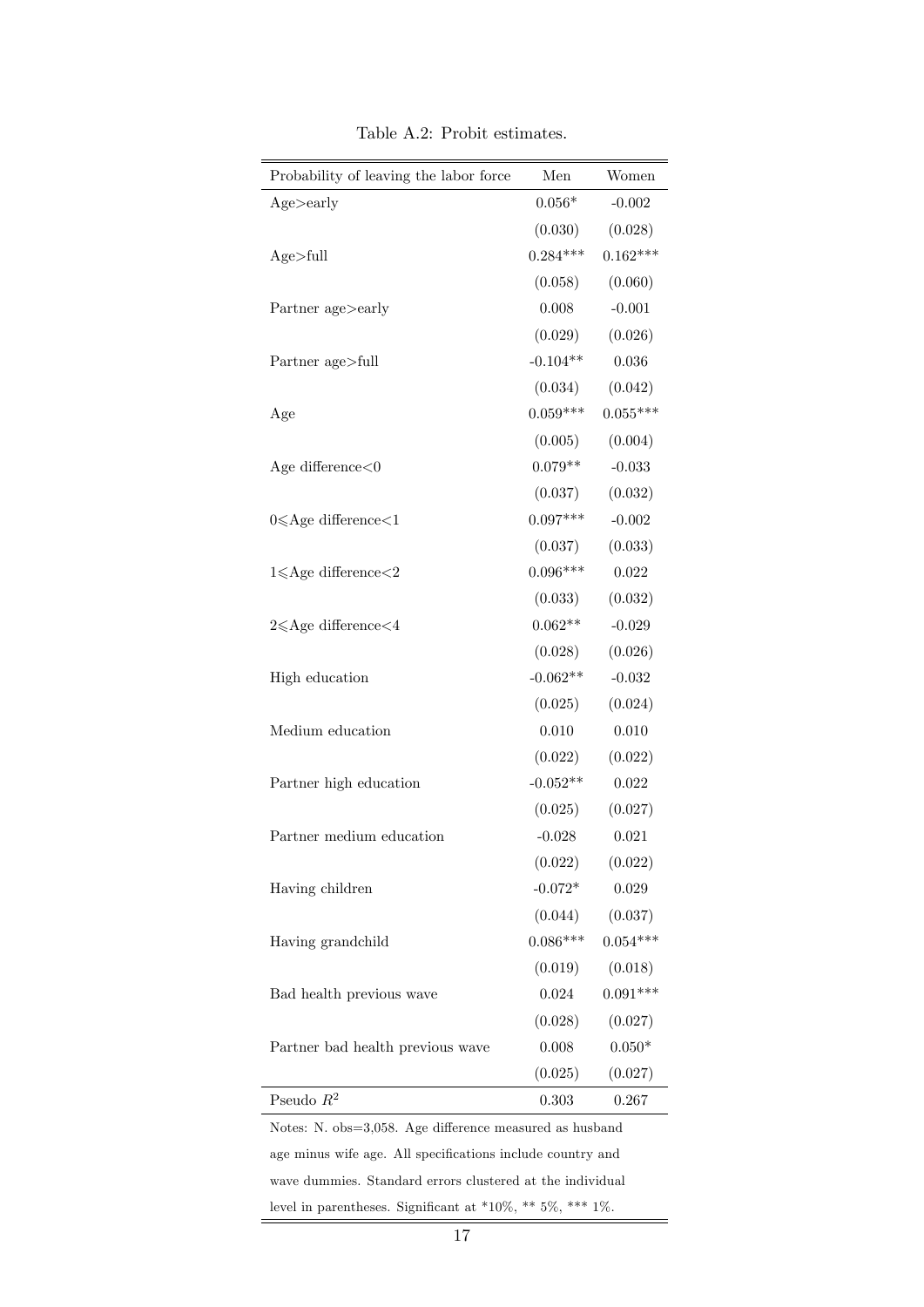| Country            | Total | $[1]$ Men | $[2]$ Women | $\text{Dif}=[1]-[2]$ |
|--------------------|-------|-----------|-------------|----------------------|
| Austria            | 39.22 | 50.57     | 28.23       | 22.34                |
| Belgium            | 45.26 | 52.74     | 37.88       | 14.86                |
| Czechia            | 50.01 | 62.17     | 39.60       | 22.57                |
| Denmark            | 67.52 | 72.81     | 62.48       | 10.33                |
| France             | 53.58 | 57.22     | 50.26       | 6.96                 |
| Germany            | 56.99 | 62.80     | 51.34       | 11.46                |
| Greece             | 51.04 | 73.47     | 30.24       | 43.23                |
| Italy              | 38.22 | 51.48     | 26.14       | 25.34                |
| <b>Netherlands</b> | 55.94 | 65.50     | 46.23       | 19.27                |
| Poland             | 31.79 | 40.57     | 23.98       | 16.59                |
| Spain              | 46.79 | 63.53     | 31.10       | 32.43                |
| Sweden             | 76.35 | 79.26     | 73.45       | 5.81                 |
| Switzerland        | 71.18 | 80.75     | 61.71       | 19.04                |
| Overall            | 50.65 | 59.48     | 42.35       | 17.13                |

<span id="page-20-0"></span>Table A.3: Employment/population ratios (50-64 years).

Notes: Source: SHARE (waves 1, 2, and 4). Sample size:

Men=16,261; Women=20,176. Weighted means.